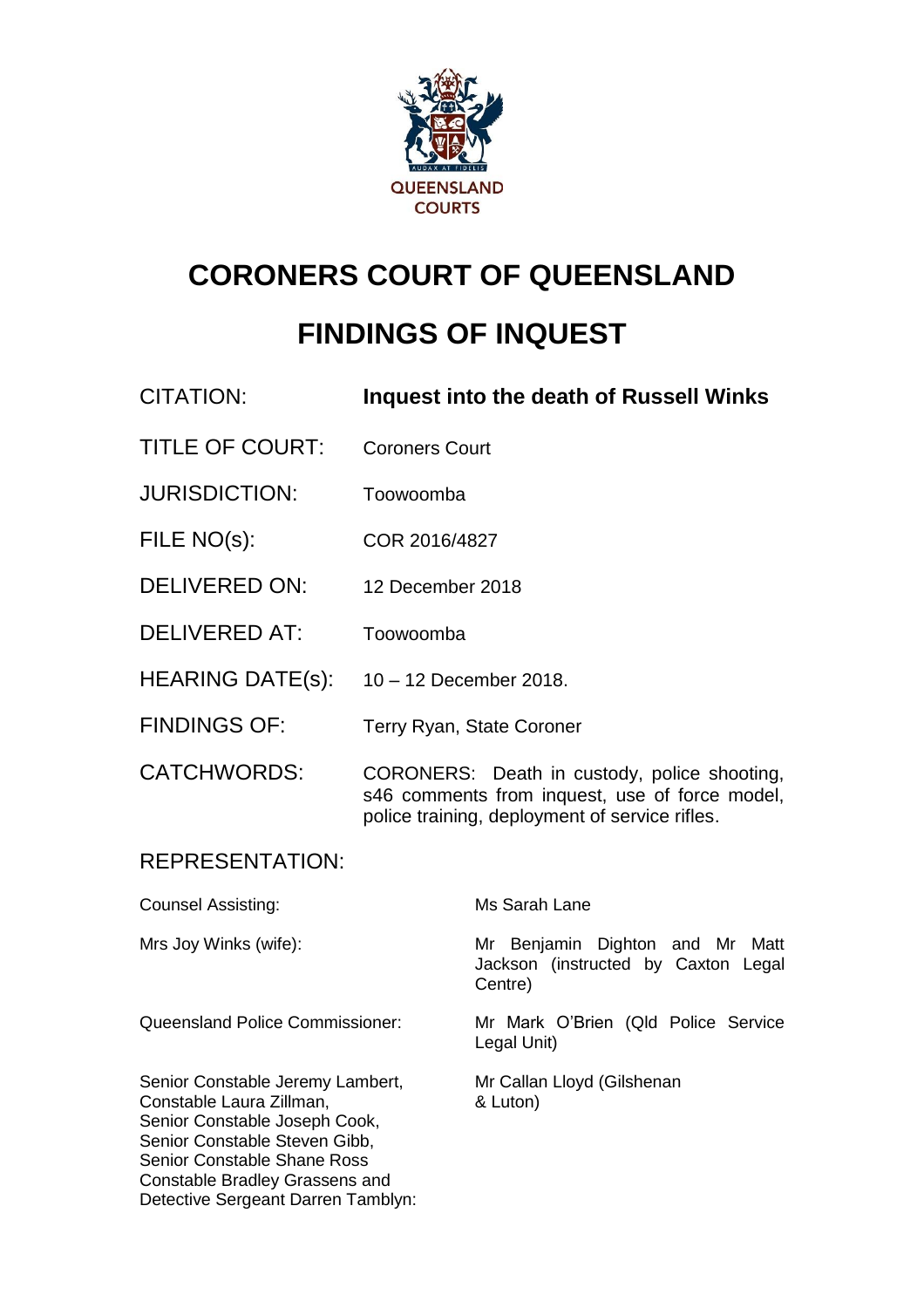## Contents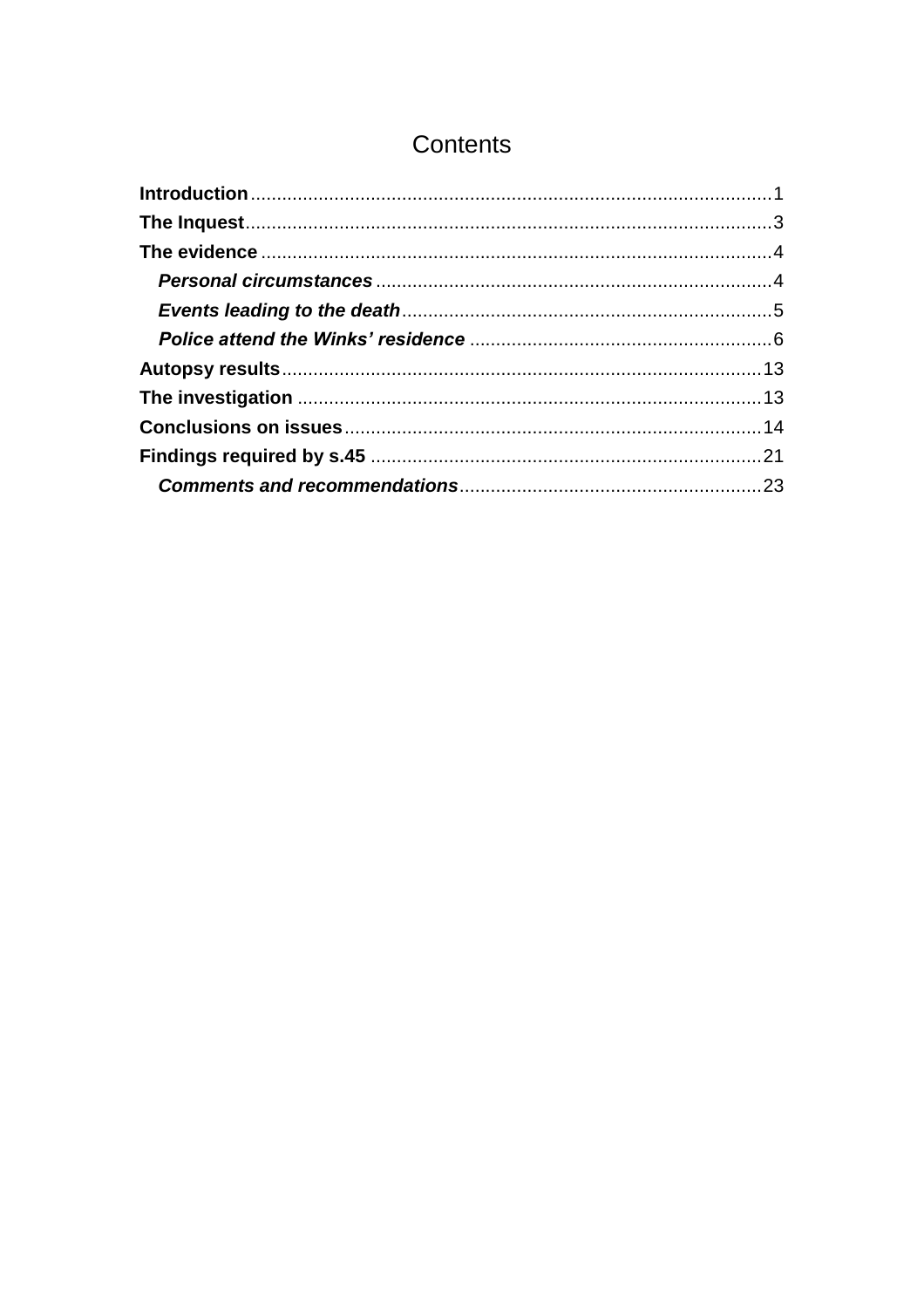## <span id="page-2-0"></span>**Introduction**

- 1. These findings examine the circumstances of the death of Russell Winks on a rural property at Freestone on 17 November 2016 after the Queensland Police Service (QPS) responded to a 000 call from Mr Winks' wife seeking assistance. She mistakenly assumed that Mr Winks had shot himself. Mr Winks, who was 65 years of age, died as the result of a gunshot wound from a police rifle after he pointed the rifle at police officers.
- 2. The functions of the QPS, as set out in the *Police Service Administration Act 1990,* include:
	- the preservation of peace and good order;
	- the protection of all communities in the State;
	- the prevention of crime;
	- the detection of offenders and bringing of offenders to justice; and
	- upholding of the law generally.
- 3. As I have noted in previous findings, the community has high expectations of police officers, particularly in times of crisis.<sup>1</sup> All operational police are trained in a range of "use of force" options, including equipment such as firearms, to assist in the performance of their functions. However, the community expects that police officers will act lawfully and professionally in the exercise of their duties, and in accordance with operational policies and training.
- 4. The use of firearms by police, particularly when that use results in a death has the capacity to affect the trust and confidence that the community has in the police. A death in these circumstances raises many issues, including:
	- public scrutiny and suspicion of the circumstances of the death;
	- emotional trauma for the police officers involved;
	- emotional trauma for the family of the deceased person;
	- the degree to which the use of firearms by police is controlled by appropriate safeguards;
	- decision-making by police officers in critical incidents; including whether other use of force options could have been deployed.
- 5. The *Coroners Act 2003* recognises the need for public scrutiny and accountability by requiring all deaths in custody to be investigated by the State Coroner. The Act requires that an inquest be held into all such deaths.

<sup>&</sup>lt;sup>1</sup> For example, Inquest into the death of Troy Martin Foster, 3 May 2016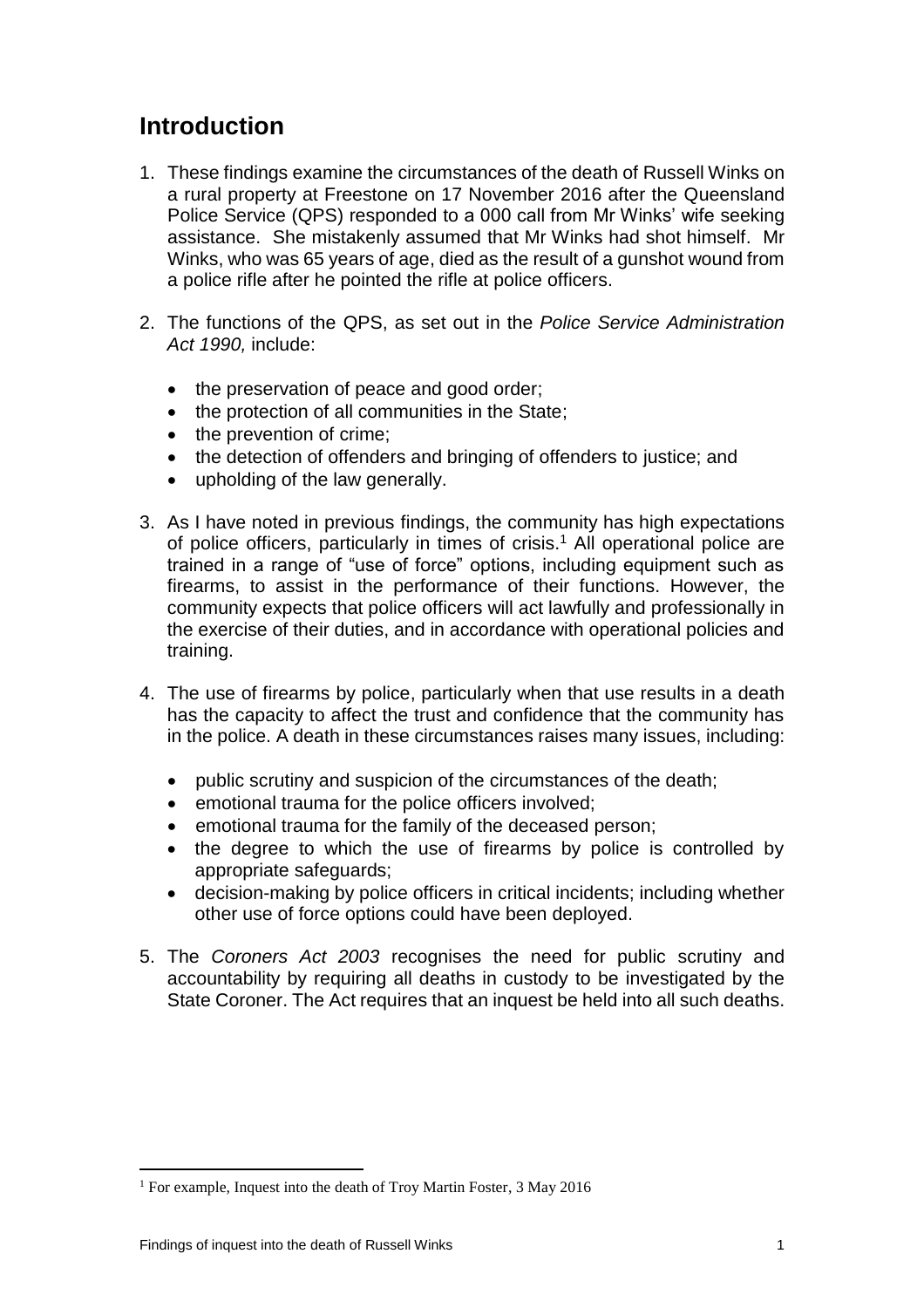- 6. An inquest is a fact finding exercise and not a process for allocating blame. The procedure and rules of evidence used in criminal and civil trials are not adopted. "*In an inquest there are no parties, there is no indictment, there is no prosecution, there is no defence, there is no trial, simply an attempt to establish the facts. It is an inquisitorial process, a process of investigation quite unlike a trial*."<sup>2</sup>
- 7. The primary purpose of an inquest is to inform the family and the public about the matters required by s 45 of the *Coroners Act 2003*, including how the person died and what caused the person to die.
- 8. Mr Winks' family understandably had many questions about his death. It has been extremely difficult for them to understand how a person they regarded as a loving husband, father and grandfather, a "genuine good man" who was well-respected in the community, came to be killed by police.
- 9. Similarly, the police officers involved in this incident, and the internal investigation into Mr Winks' death, have reflected on whether his death could have been avoided.
- 10.In appropriate cases, a coroner can make recommendations with a view to reducing the likelihood of similar deaths. As a result, a coroner can make preventative recommendations concerning public health or safety or ways to prevent deaths from happening in similar circumstances.
- 11.A coroner is prohibited from including in the findings or any comments or recommendations any statement that a person is, or may be, guilty of an offence or civilly liable. However, the *Coroners Act 2003* provides that if, from information obtained at an inquest or during the investigation, a coroner reasonably suspects a person has committed an offence, the coroner must give the information to the Director of Public Prosecutions in the case of an indictable offence and, in the case of any other offence, the relevant government Department. Information about a person's conduct in a profession can be given to the disciplinary body for that profession if the coroner believes the information might cause the body to inquire into or take steps in relation to the conduct.
- 12.The findings of a coroner must be based on proof of relevant facts on the balance of probabilities. The principles set out in *Briginshaw v Briginshaw*<sup>3</sup> are applicable. This means that the more significant the issue to be determined, the more serious an allegation or the more inherently unlikely an occurrence, the clearer and more persuasive the evidence needed for the trier of fact to be sufficiently satisfied that it has been proven to the civil standard. A coroner also is obliged to comply with the rules of natural justice and to act judicially. This means that no findings adverse to the interest of any party may be made without that party first being given a right to be heard in opposition to that finding.

<sup>2</sup> *R v South London Coroner, ex parte Thompson* (1982)126 S.J. 625

<sup>3</sup> *Briginshaw v Briginshaw* (1938) 60 CLR 336 at 361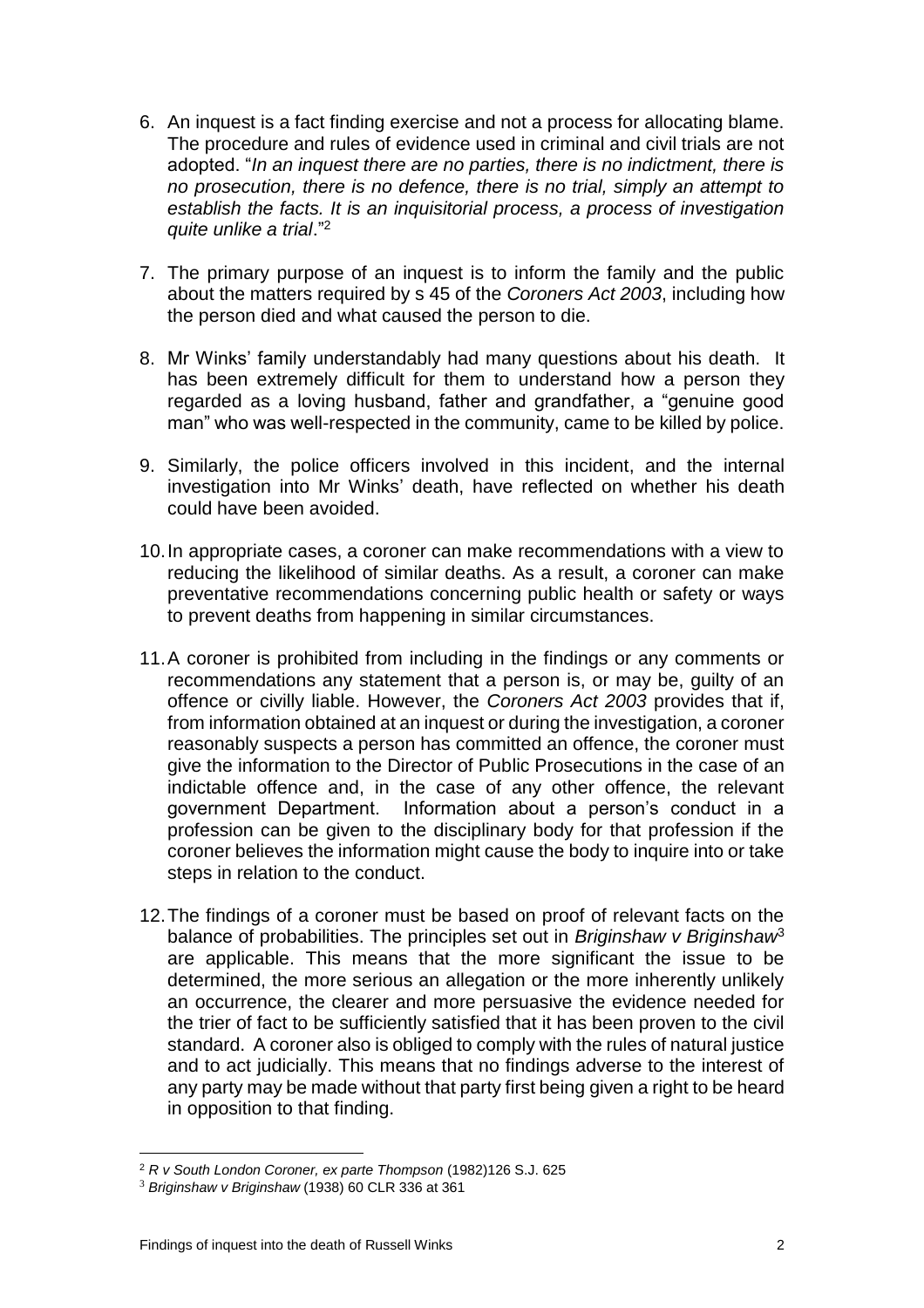13.These findings:

- confirm the identity of the deceased person, how he died, and the time, place and medical cause of his death;
- consider whether the police use of lethal force against Mr Winks was in accordance with the QPS 'use of force' policy in the QPS Operational Procedures Manual;
- consider whether there were any 'less than lethal' use of force options open to the officers which they did not take; and
- consider whether the investigation by QPS Ethical Standards Command Internal Investigations Group was appropriate and sufficient.

## <span id="page-4-0"></span>**The Inquest**

- 14.Russell Winks' death was reported as a death in custody and death in the course of a police operation under the *Coroners Act 2003*. In those circumstances an inquest must be held.<sup>4</sup>
- 15.The hearing of evidence in relation to Mr Winks' death took place in Toowoomba from 10 – 12 December 2018. All of the statements, records of interview, photographs and materials gathered during the investigation were tendered at the inquest.
- 16.Counsel Assisting, Ms Lane, proposed that all evidence be tendered, and that oral evidence be heard from the following witnesses:
	- Mrs Joy Winks;
	- Detective Sergeant Jeffrey Gillam;
	- Senior Sergeant Damien Hayden;
	- Senior Constable Jeremy Lambert;
	- Constable Laura Zillman;
	- Senior Constable Joseph Cook:
	- Senior Constable Steven Gibb:
	- Senior Constable Shane Ross:
	- Constable Bradley Grassens;
	- Detective Sergeant Darren Tamblyn; and
	- Inspector Brian Cannon.
- 17.I consider that the evidence tendered in addition to the oral evidence was sufficient for me to make the necessary findings under s 45 of the *Coroners Act 2003*. I received helpful submissions from those given leave to appear at the inquest, which have assisted in the preparation of these findings.

<sup>4</sup> *Coroners Act 2003*, s 27(1)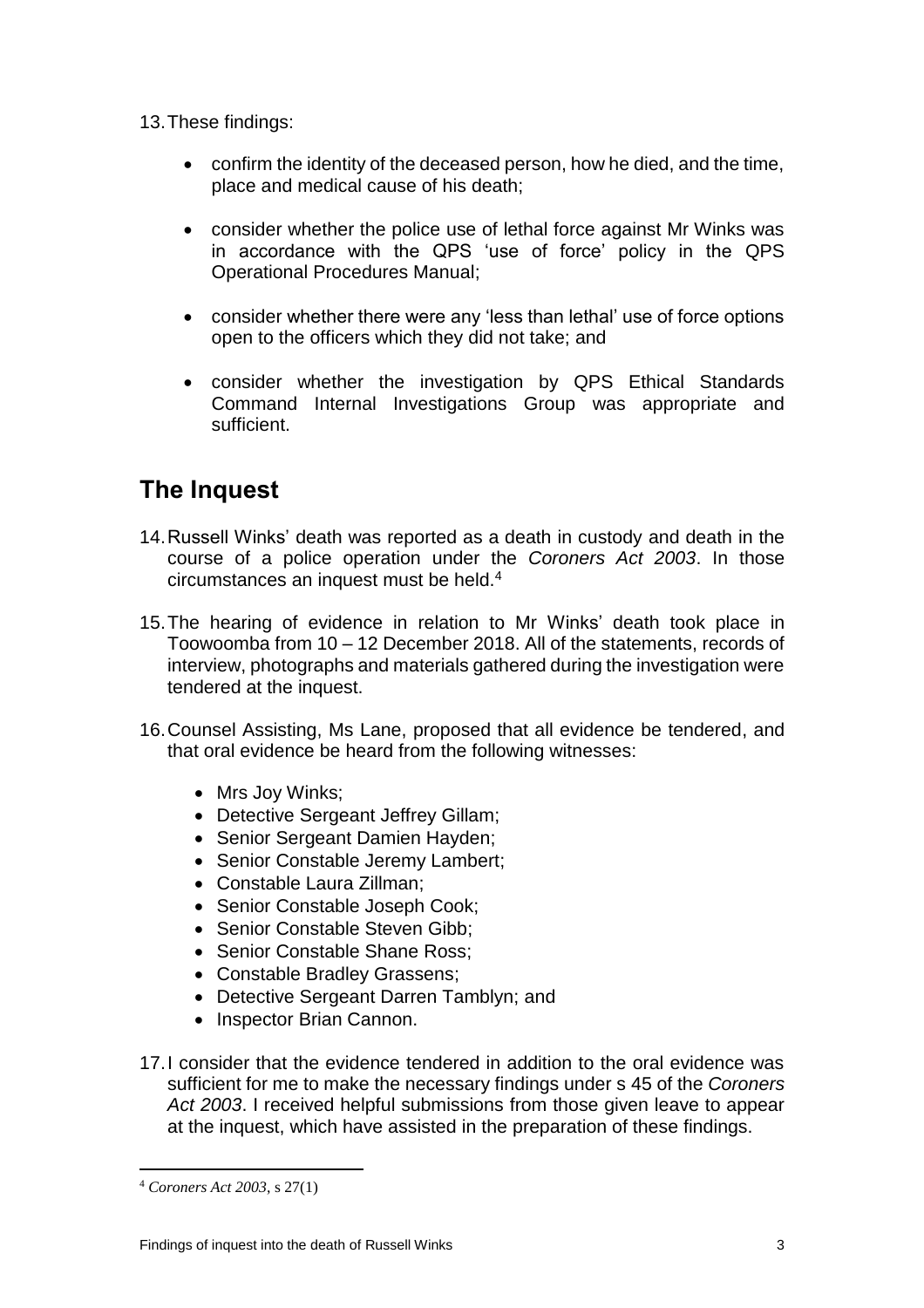## <span id="page-5-0"></span>**The evidence**

#### <span id="page-5-1"></span>*Personal circumstances*

- 18.Mr Winks and his wife, Joy, resided at a small rural property at 463 Charleys Gully Road, Freestone, about 30kms north east of Warwick. Mr and Mrs Winks had been married close to 45 years. They had four adult children, Amy, Trent, Emma and Travis, and 10 grandchildren. Emma and her daughter had been living with Mr and Mrs Winks for several years at the time of his death.
- 19. Mr Winks had a very successful career as a certified practicing accountant and financial controller, and had retired in 2006 at the age of 55. Sadly, Mr Winks had experienced a number of very stressful and difficult incidents in the lead up to his death, which were articulated by Mrs Winks in her evidence at the inquest.
- 20. For a number of years, Mr and Mrs Winks had been involved in litigation with other unit owners in relation to significant building defects, including concrete cancer, which was affecting a new unit they had purchased at Tweed Heads. This case has been very expensive and emotionally draining for Mr Winks. Mr Winks had been prescribed antidepressant medication by his general practitioner in early 2015 to help him deal with the anxiety caused by the ongoing litigation. The legal action had been close to resolution in the weeks prior to Mr Winks' death.
- 21. In addition, Trent and his wife were going through a difficult marriage breakup, and Trent had attempted to take his own life. Mr and Mrs Winks had also lost contact with their grandchildren from Trent's relationship during this period.
- 22. In early October 2016, just as Trent's condition appeared to be improving, Mr Winks' daughter, Amy, was remanded in custody following an incident with her partner.
- 23. Mr Winks had also been physically unwell in the weeks leading up to his death, and had been admitted to the Tweed Heads Hospital on 12 November 2016 experiencing chest pain. Tests undertaken at the hospital determined that Mr Winks had a blood clot in his left lung. Mr Winks was given blood thinning medication to deal with the clot, which he was taking at the time of his death.
- 24. On 14 November 2016, Mrs Winks and Emma were both admitted to hospital for pre-arranged day surgery. On 16 November 2016, Mr Winks stated that he was not feeling well.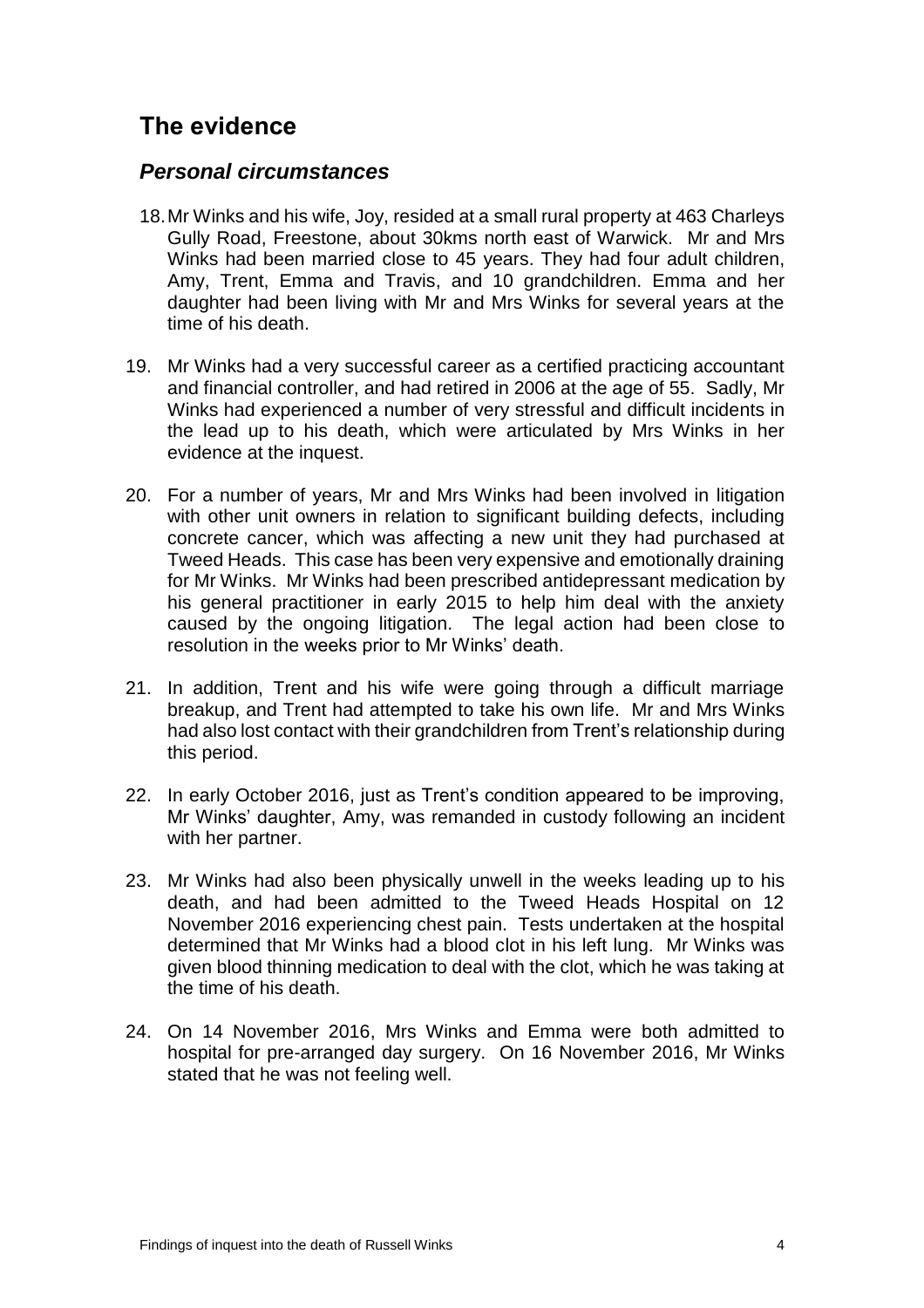- 25. Mrs Winks described her husband as a funny and caring man who was committed to her and the family. However, he was also stoic and generally dealt with his emotions in a private way. At the conclusion of evidence at the inquest, Emma read a statement setting out the impact that Mr Winks' death has had on the lives of the Winks family. It is clear that he was the foundation upon which the family's life was based and his loss has had a profound impact on his wife, his children and grandchildren. It is also clear that his actions on 17 November 2016 were entirely out of character.
- 26. In her interview with Detective Sergeant John Lee on the night of Mr Winks' death, Mrs Winks described Mr Winks on that day:

*45 years I've been married to him next month. He is the best man I have ever known. But today was the day he wanted to die. Because he could not handle what injustice has been served on our family and he couldn't help.<sup>5</sup>*

### <span id="page-6-0"></span>*Events leading to the death*

- 27. On the afternoon of his death Mr Winks was at home with his wife. As was his routine, he collected his six-year-old granddaughter from the school bus stop at around 3:00pm, and brought her home. Shortly after arriving home he received a call from his daughter, Emma, who was at the Brisbane Women's Prison, attempting to resolve problems with a money transfer into Amy's account.
- 28. Emma reported that Mr Winks' attempt to transfer money earlier that day was unsuccessful, and that she was experiencing further difficulties in trying to sort out the situation. She told Mr Winks that it could take nine days for the transfer to reach Amy's account. It was clear that during the course of the call Mr Winks became increasingly frustrated with the situation, and the conversation became heated.<sup>6</sup>
- 29. After the telephone conversation ended at around 4:00pm, Mr Winks put on his work boots, grabbed his hat and walked down to the back paddock. Mrs Winks called after him and he called back that he was "going down the back paddock to bash his head against a tree and bleed to death".
- 30. Mrs Winks waited for about 10 minutes, and then decided to follow Mr Winks to the back paddock to check on his wellbeing. She left her granddaughter in her bedroom doing her homework. Mrs Winks found Mr Winks sitting on a rock in a gully in bushland behind the house. He had a .22 calibre rifle in his hands and he was loading it. Mrs Winks did not know that Mr Winks owned a rifle, and did not know where it came from. Mrs Winks asked her husband what he was doing, and begged him to put the gun down. When he refused, she begged him to shoot her as well as she did not want to live without him. She had slipped on the rocks trying to get down to the gully to

<sup>5</sup> Exhibit D15 Part 2, 12:32.

<sup>6</sup> Exhibit D14- ESC Interview with Emma Winks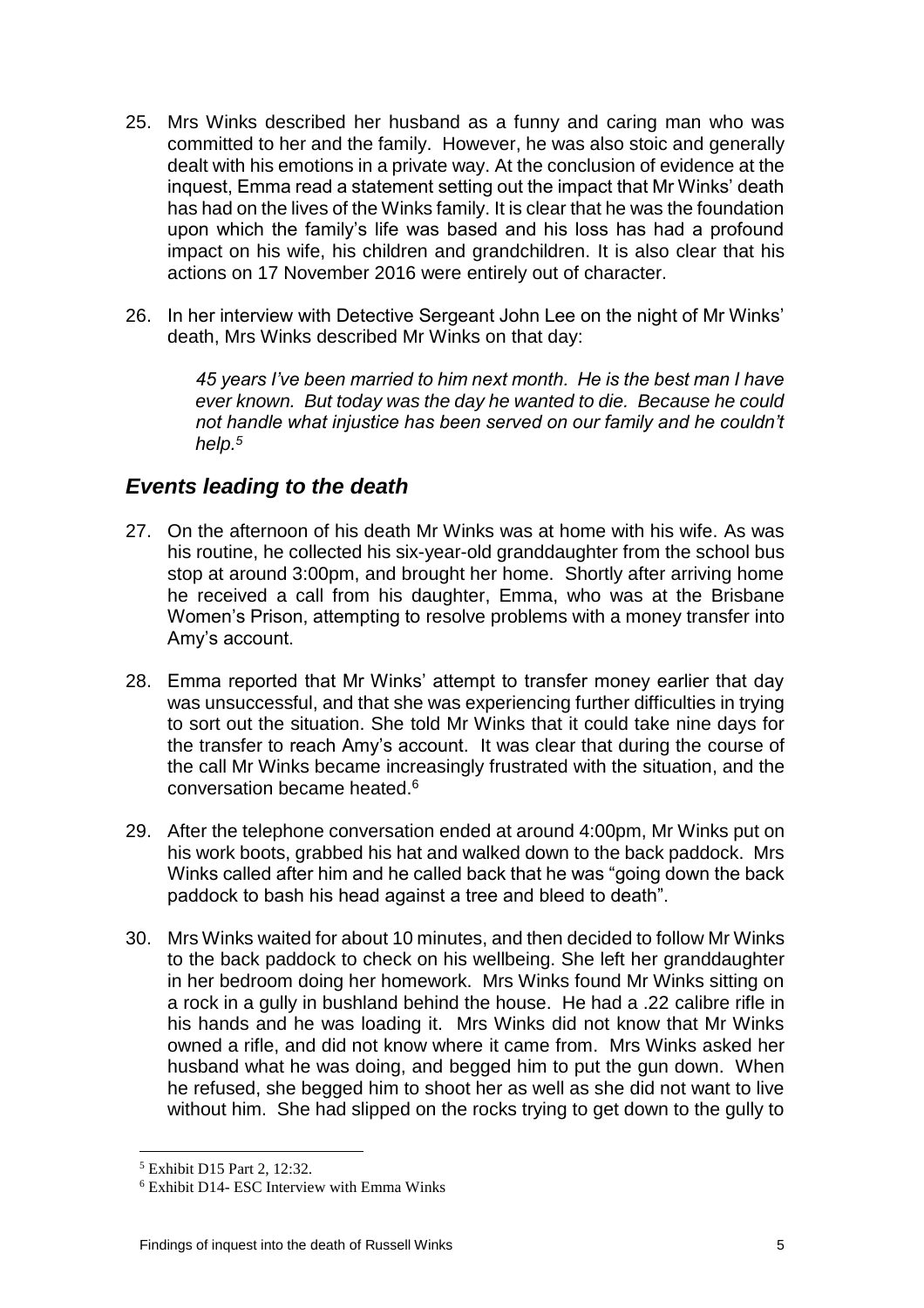reach him, and then heard her granddaughter calling for her. As her granddaughter was becoming hysterical, Mrs Winks decided to return to the house to care for her.

- 31. The QPS investigation revealed that Mr Winks had the rifle for many years. He kept it hidden, wrapped in a tarp under the cover of a water pump of the bore at the back of the house. He had only told his daughter Emma about the existence of the rifle when she was housesitting for her parents in March 2016, when they travelled overseas. He told her about the rifle in case she had any trouble with dingoes while she was minding the house. He also told her that he kept the bullets with the rifle.<sup>7</sup>
- 32. On her way back to the house, Mrs Winks heard five shots. She thought that Mr Winks had shot himself, and was unable to bring herself to return to the gully. She ran back to the house and called her elderly neighbours, Andrew and Barbara Hardwick, for help. The Hardwicks immediately drove to the Winks' home. Mrs Hardwick stayed with Mrs Winks while Mr Hardwick walked down to the gully. At 4:16pm Mrs Winks called 000. She told the operator that she thought her husband had just shot himself.
- 33. Mr Hardwick found Mr Winks in the gully alive and sitting with the rifle in his hands. Mr Hardwick tried to talk to Mr Winks, who appeared to be very agitated and angry, and asked Mr Hardwick what he was doing there. Mr Hardwick told him that Mrs Winks was very upset and thought that Mr Winks had shot himself. Mr Winks told Mr Hardwick that that police would shoot him. He then turned and walked off further down the gully. Mr Hardwick decided it was best not to follow and he returned to the house.<sup>8</sup>

## <span id="page-7-0"></span>*Police attend the Winks' residence*

- 34. It was clear from the evidence of each of the police officers who gave evidence at the inquest that the events of 17 November 2016 evolved rapidly in a dynamic situation. Although each officer had a different perspective of the incident and each played a different role, their accounts were generally consistent.
- 35. In response to the 000 call from Mrs Winks, a number of police crews were tasked by the Toowoomba Police Communications Centre. These crews came from the Warwick, Leyburn and Yangan Divisions. The first crew to arrive was Senior Constable Jeremy Lambert and Constable Laura Zillman of the Warwick Division. When they arrived, they saw Mrs Winks and Mrs Hardwick standing at the side of the house. Mrs Winks directed them to the back of the house, and advised that Mr Winks was in the gully behind the house. At the inquest Senior Constable Lambert said that he had initially assessed the incident as "unknown risk" as he thought Mr Winks would be located deceased.

 $\overline{a}$  $7$  Exhibit D14- ESC Interview with Emma Winks

<sup>8</sup> Exhibit D7 – ESC Interview with Andrew and Barbara Hardwick.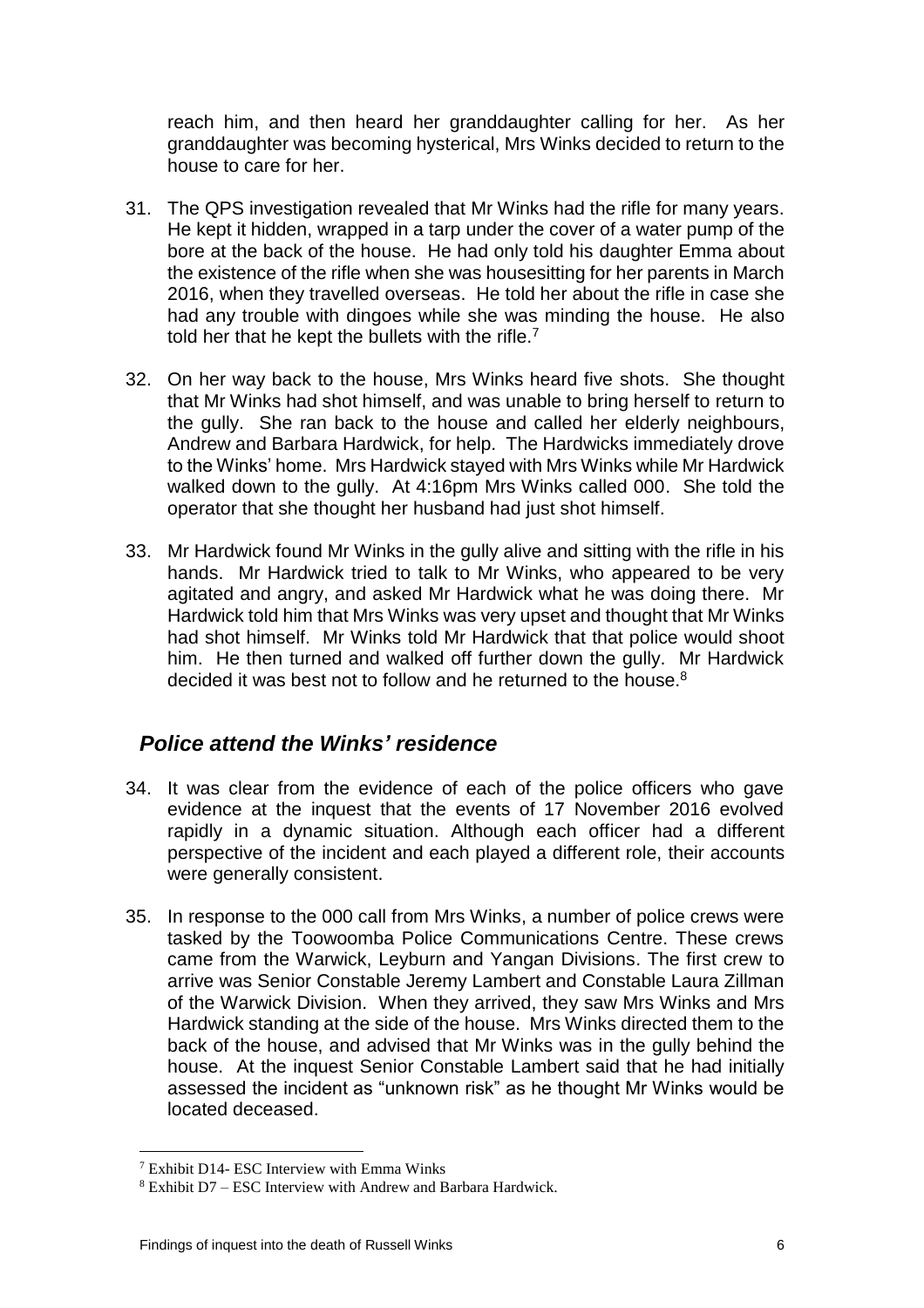- 36. Senior Constable Lambert parked the vehicle behind the house, and as he and Constable Zillman got out of the car, they saw Mr Hardwick walking up towards the house. Constable Zillman approached Mr Hardwick and, as she did so, Senior Constable Lambert saw Mr Winks approach from the gully carrying a rifle. Mr Winks was 30-50 metres from Senior Constable Lambert at this time.
- 37. Mr Winks was waving the rifle around in the air, and yelling at the police officers to shoot him. Senior Constable Lambert was speaking to police communications at 4:38pm, and was heard to yell "*put the gun down*". Mr Winks then called out to Senior Constable Lambert and told him he did not want to be shot by a pistol and to '*get someone with a rifle'*. Mr Winks turned around and walked back to the gully, out of sight of Senior Constable Lambert.
- 38. Constable Zillman's evidence was that she went back to the house to speak to Mrs Winks who confirmed that the male with the rifle was Mr Winks. Mrs Winks told Constable Zillman that Mr Winks was going through a hard time, that he had recently been in hospital for a blood clot, that his daughter was in jail, and he was not coping with that situation.
- 39. Constable Zillman then moved the police vehicle down to where Senior Constable Lambert had been positioned so that they could put on their ballistic vests and take cover behind the vehicle. At the inquest, Senior Constable Lambert said that he now assessed the situation as high risk. While the police vehicle was not in an ideal location, his objective was to protect himself, other officers and other persons at the property. He maintained contact with police communications via his hand held radio (although reception was patchy) and his mobile telephone.
- 40. Mr Hardwick had left his vehicle parked close by, with the keys still in the ignition. Other police crews had started to arrive, and Senior Constable Lambert directed that a cordon be set up along the fence line so that Mr Winks could not reach the road. His objective was to effect a withdrawal of police officers so that a forward command post could be established at a safe distance.
- 41. Senior Constable Joseph Cook was assigned to the Warwick Road Policing Unit. At the inquest he said that he was conducting a speedo test when he heard the job allocated to two other crews over the police radio. After hearing Senior Constable Lambert make reference to a gun over the police radio he went back to the station, checked out the police rifle, and advised police communications at 4:41pm that he had a rifle and was available to attend. He said that he collected the rifle because he considered it was an appropriate use of force option to contain the situation that was emerging.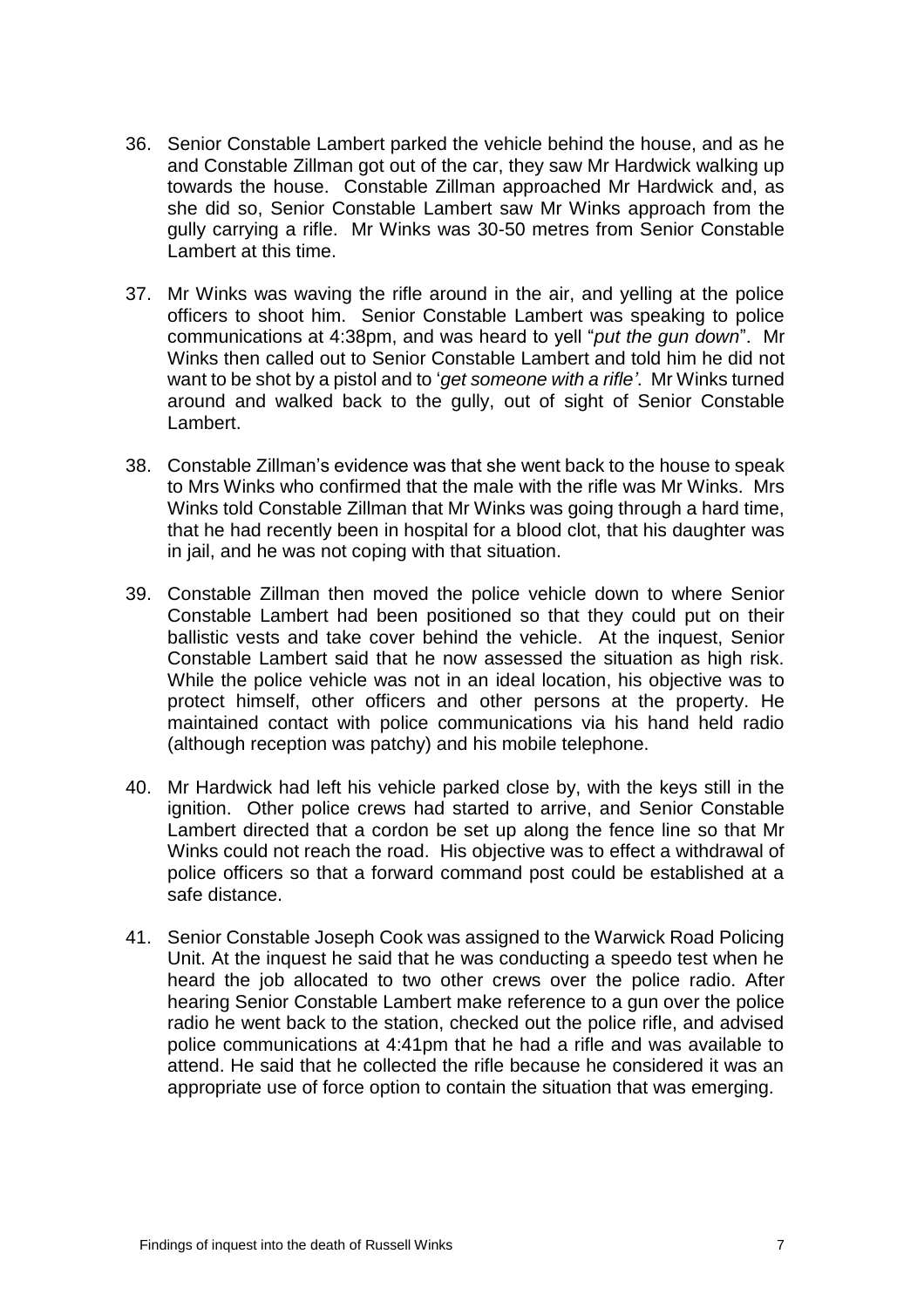- 42. Senior Constable Cook was given a 'code two' to proceed. On his way to the Winks' property, at 4:46pm, he contacted police communications to see if any negotiators were available. His evidence was that he thought the use of negotiation was the option most likely to achieve peaceful resolution of the situation.
- 43. At the inquest, Senior Constable Lambert agreed that he had asked Senior Constable Cook to bring the rifle. He considered that this was an appropriate use of force option as Mr Winks was in possession of a rifle. He said that during the incident he heard that Inspector Cannon of the Warwick Patrol Group had authorised the deployment of the rifle.
- 44. At 4:51pm, Inspector Brian Cannon, who was in Toowoomba, contacted police communications to obtain details of what was occurring. He was told that Senior Constable Lambert was the senior officer at the scene, and that a police rifle had been dispatched. Inspector Cannon authorised the rifle's deployment at the scene. At the inquest Inspector Cannon indicated that in his opinion, deployment meant the rifle could be removed from its case and readied for use. He was unaware of prior authorisation of the rifle's deployment by the police forward commander, Senior Constable Lambert. Inspector Cannon said that after speaking with the officer in charge of the police communications centre he assessed the situation as high risk, largely as a firearm was involved.
- 45. When Senior Constable Cook arrived at around 5:00pm, he took the rifle out of his vehicle, and joined Senior Constable Lambert at the police vehicle. Senior Constable Lambert was talking on a mobile phone to police communications and was advised that Inspector Cannon had been notified of the incident, and that a negotiator had been contacted.
- 46. Senior Constable Lambert pointed out the direction of Mr Winks to Senior Constable Cook, who knelt down behind the engine bay of the police vehicle, covering the direction in which Mr Winks was last seen. When Senior Constable Lambert finished his call he briefed Senior Constable Cook on the situation. The two officers considered it appeared that the presence of police would aggravate Mr Winks. It was agreed that it would be best for police to withdraw from the area near the gully and establish a cordon around the perimeter of the property, from where they could negotiate with Mr Winks.
- 47. In the meantime, other police crews had arrived. Constable Zillman briefed Senior Constable Shane Ross, Constable Benjamin Lyell, Constable Bradley Grassens and Constable Lisa Hudson of the Warwick Division as they arrived. Constable Hudson and Senior Constable Ross went to the house to speak to Mrs Winks. Constable Emma Jenkins arrived with Detective Sergeant Darren Tamblyn of the Warwick Division.
- 48. Senior Constable Ross had a conversation with Mrs Winks about the type of firearm Mr Winks was carrying. Mrs Winks described it as a 'peashooter'. After speaking to Mrs Winks, Senior Constable Ross went to the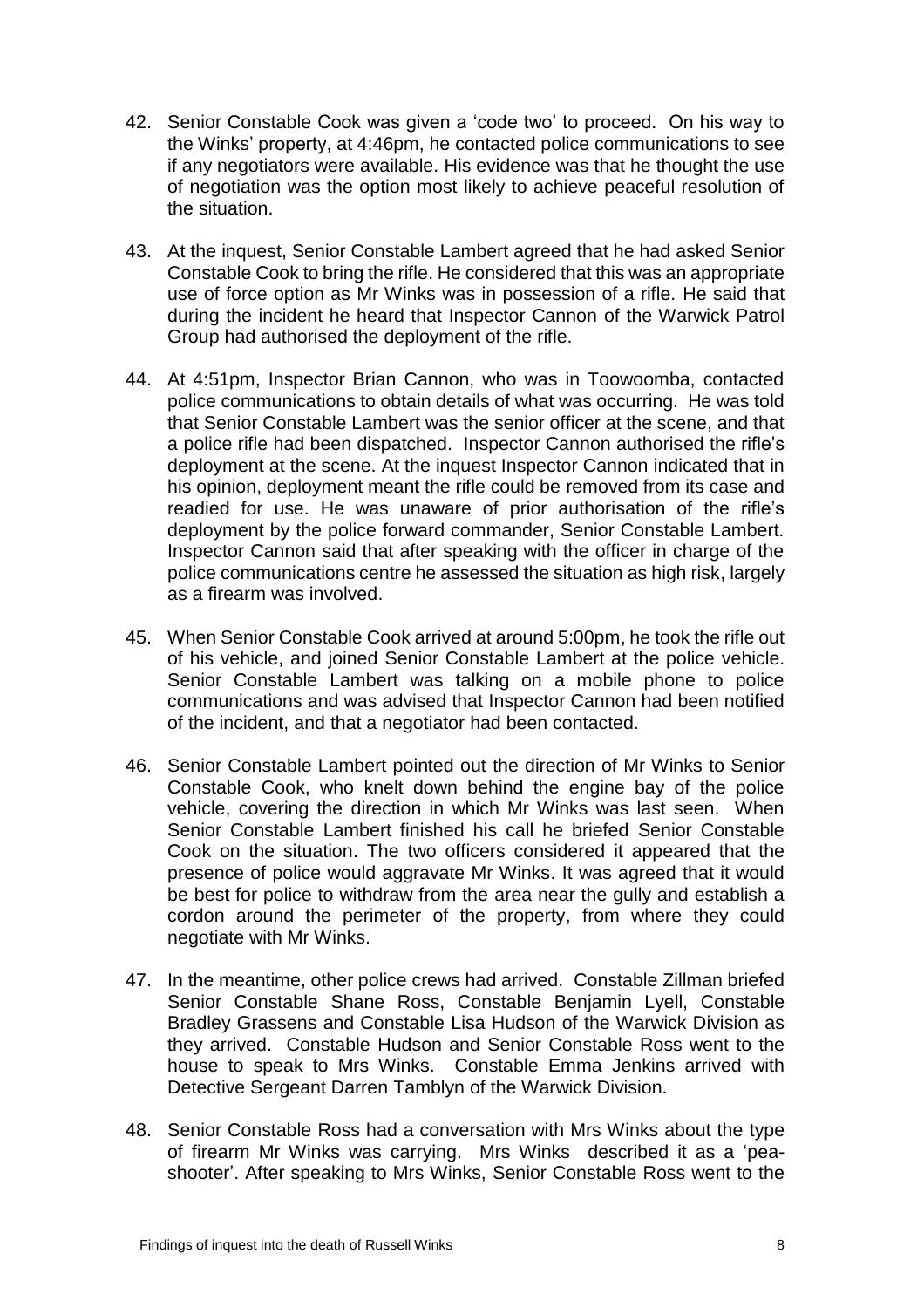police vehicle behind the house and advised Senior Constable Cook that Mr Winks had only one weapon. He remained at the vehicle until he received a call from a Senior Constable Golding, who relayed instructions from Inspector Cannon for the police at the property to be evacuated and for a cordon to be established around the area. Senior Constable Ross informed Senior Constable Lambert of Inspector Cannon's instructions. The direction was consistent with the strategy already articulated by Senior Constables Lambert and Cook.

- 49. Senior Constable Steven Gibb was the officer in charge at Leyburn at the time of Mr Winks' death. After being tasked to attend the property he travelled there from Warwick and spoke with Constable Zillman and Senior Constable Nathan Burnett, who was in the driveway. He considered that Senior Constable Burnett was the police forward commander. They also discussed the withdrawal of police officers to defuse the situation, in accordance with Inspector Cannon's instructions, and waiting for Mr Winks to return to the house. They decided to first move the family out of the house and take them to a safe location. They looked at maps for possible locations to withdraw, and considered whether Mr Winks may have access to other weapons and vehicles.
- 50. At the inquest, Senior Constable Gibb said that he had assessed the situation as high risk because of the presence of the rifle and the fact that police officers were surrounded on three sides by bushland. The daylight was fading and he was concerned that Mr Winks might track through the gully and ambush police.
- 51. Senior Constable Gibb went to the house and found Senior Constable Ross in the process of asking Mrs Winks and her granddaughter to relocate to the Hardwick property next door, together with the Hardwicks. Senior Constable Gibb spoke to Mrs Winks before she left, and asked her to leave a mobile phone she had with her at the house. He told her they needed to leave a phone at the house to contact Mr Winks if he returned after everyone had gone. He obtained the number of the phone and ensured that Senior Constable Ross had the number as well. Senior Constable Ross also spoke with Mr Hardwick as he was about to leave, and took his name and phone number.
- 52. Constable Lyell walked down from the house towards the police vehicle, and saw Mrs Winks, her granddaughter and the Hardwicks getting into Mrs Winks' vehicle to leave the property. Constable Lyell then joined the other officers behind the police vehicle.<sup>9</sup>
- 53. Senior Constable Gibb then approached from the direction of the house and told Senior Constable Cook and Senior Constable Lambert that a mobile phone had been left inside the house for Mr Winks. He advised that he wanted to approach Mr Hardwick's vehicle to remove the keys so that Mr Winks would not be able to drive away from the property while he was

<sup>9</sup> Exhibit D11 - ESC Interview with Constable Benjamin Lyell.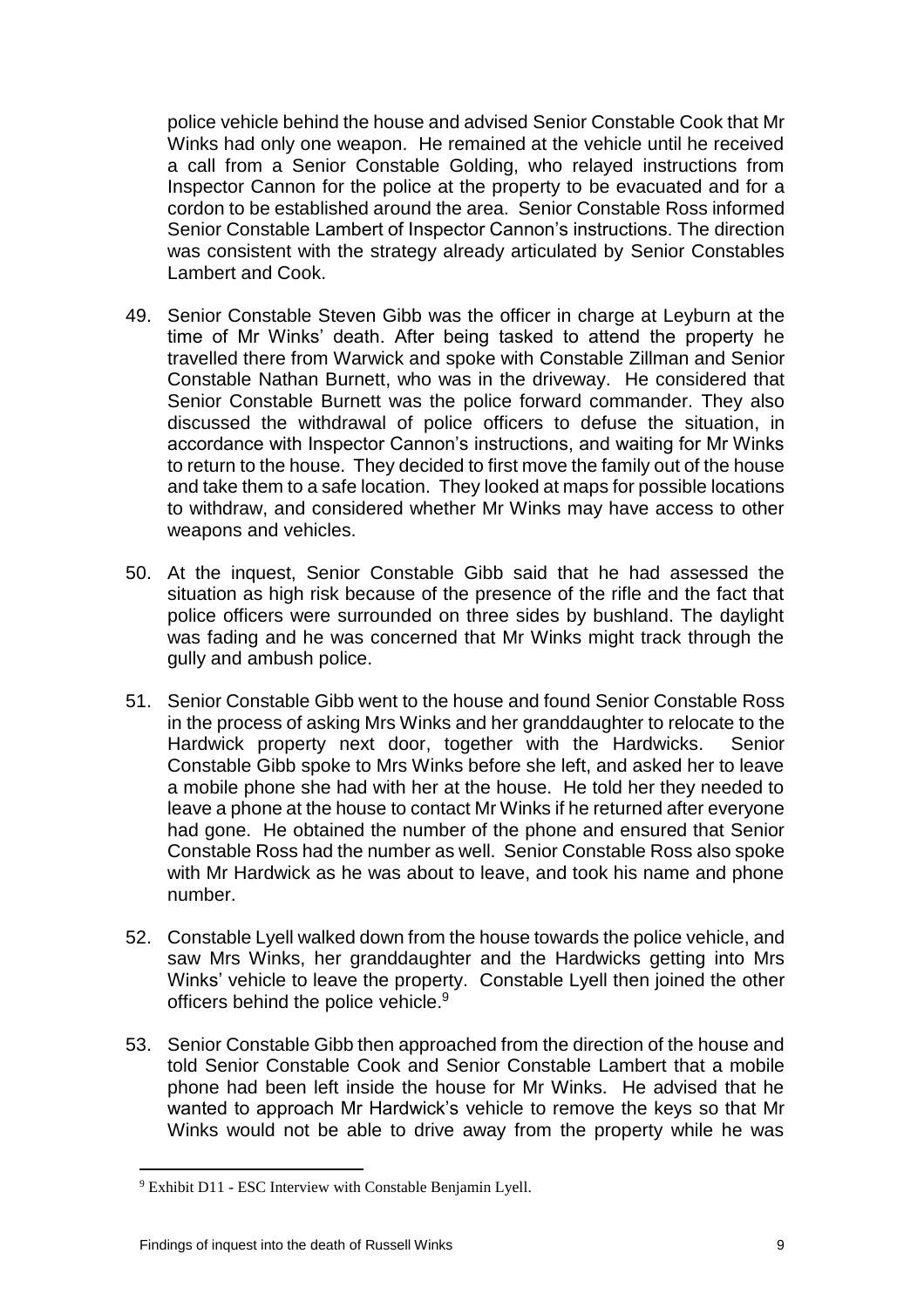armed. Senior Constable Gibb asked Senior Constable Cook to cover him as he approached Mr Hardwick's vehicle, which was parked closer to the gully than the police vehicle.

- 54. As soon as Senior Constable Gibb moved towards Mr Hardwick's vehicle, Senior Constable Cook saw Mr Winks approaching from the gully, and yelled "*contact*" to alert the other officers. Senior Constable Gibb ran to Mr Hardwick's vehicle and took cover behind the back corner of the vehicle. At this stage, Senior Constables Cook and Lambert, and Constables Zillman and Lyell were taking cover behind the police vehicle. They could not retreat towards the house as they would be exposed to fire from Mr Winks. Senior Constable Burnett was also approaching the police vehicle, but took cover at the side of the house when he saw Mr Winks approaching.<sup>10</sup>
- 55. Senior Constable Lambert advised police communications at 5:15pm that Mr Winks had approached. At the inquest he said that Mr Winks appeared to walk directly towards Senior Constable Cook and directed his comments to him.
- 56. As Mr Winks approached the officers he was asking why they had not come down to the gully, as he was waiting for them. Senior Constable Cook repeatedly asked Mr Winks to put his gun down. Mr Winks made abusive remarks to the officers, and said "*fucking shoot me*".
- 57. Senior Constable Cook continued to ask Mr Winks to put the gun down and talk to them. Mr Winks said that if he did, they would put him in handcuffs, and he did not want that. Senior Constable Cook assured him that they would not. At the inquest he said that he considered that he could take Mr Winks to hospital under an Emergency Examination Order to get him some help. Mr Winks said that the police could not help anyone, and that the way they dealt with his daughter was ridiculous. He said the whole system was "*shit*".
- 58. Senior Constable Cook talked to Mr Winks for just over four minutes while Mr Winks stood around 15 metres from the vehicles. Senior Constable Cook repeatedly asked Mr Winks to put down his gun and talk. Mr Winks refused, and a number of times said "*just fucking shoot me*". While this was happening, Mr Winks remained very agitated. He was continually pacing from side to side, and waving his rifle around, swapping it from hand to hand and sometimes resting it on either shoulder.
- 59. At the inquest the police officers' evidence was that that Mr Winks was initially holding the rifle with one hand, which was near the trigger. Mr Winks pointed his rifle directly towards police on several occasions during the course of his exchange with Senior Constable Cook. Senior Constable Gibb had moved to the rear driver's side of Mr Hardwick's vehicle and drew his Taser, but then drew his pistol as he considered that as he was 6-7 metres away the Taser would be ineffective, as would OC spray.

<sup>10</sup> Exhibit D2 - ESC Interview with Senior Constable Burnett.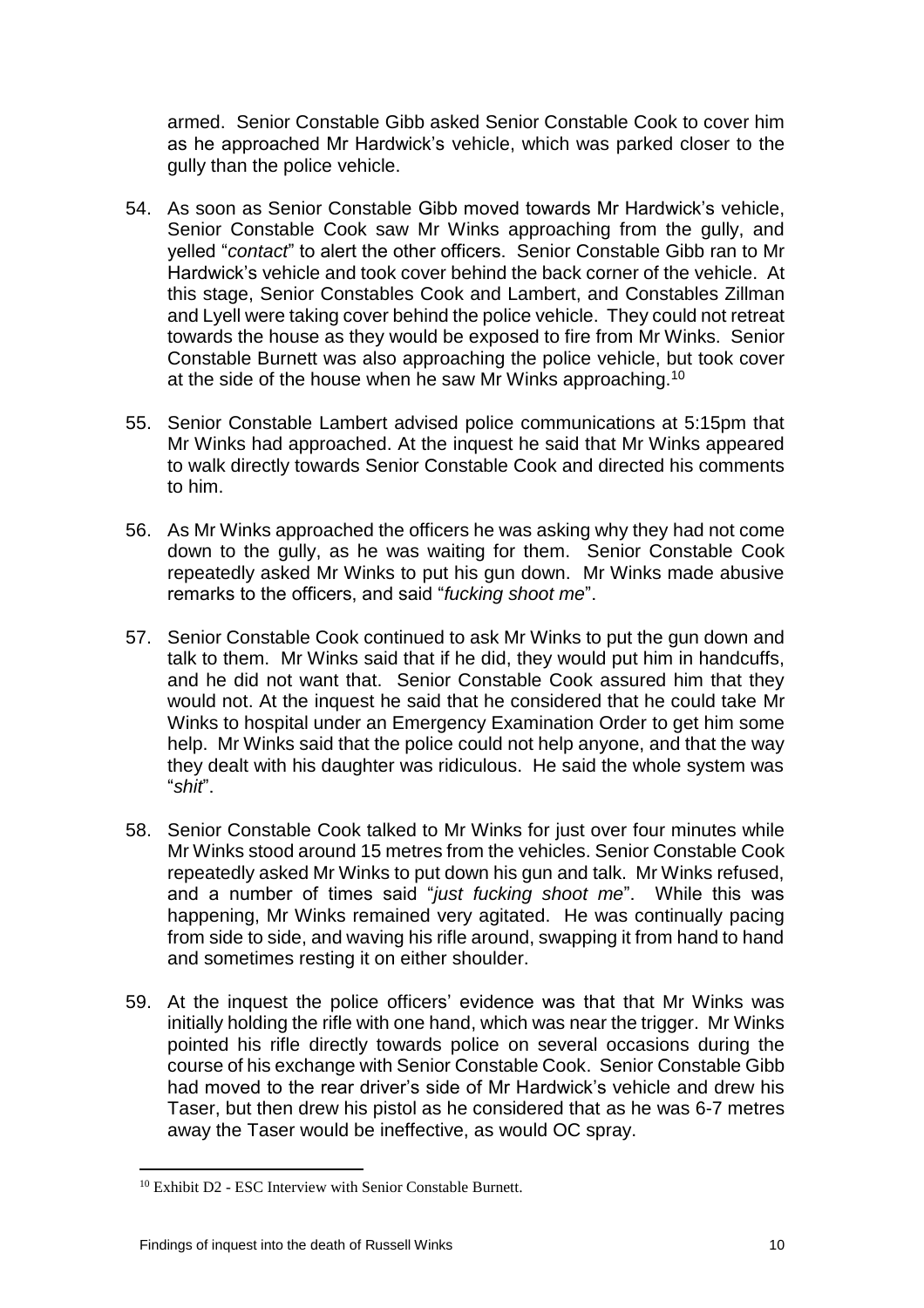- 60. Senior Constable Gibb's evidence was that he had formed an intent to fire his weapon 2-3 times during this exchange as he feared for his life and that of Senior Constable Cook. Mr Winks' level of aggression continued to escalate, as demonstrated by his language, tone of voice and mannerisms.
- 61. Just over 4 minutes after Mr Winks appeared out of the gully, he and Senior Constable Cook had the following exchange:

Winks: *'I'm not putting the gun down, I'll tell you that right now, I'm not putting it down'*. Cook: *'what will it take you to put it down'*. Winks: *'hey?'* Cook: *'What will it take for you to put it down'*. Winks: *'I'm on a no win mate, I'm on a fucking no win, I fucked up'*. Cook: *'how did you do that, what happened'*. Winks: *'you'll charge me for having a rifle, alright for a start, a gun that's never been fired for thirty fucking years, you'll charge me for that'*. Cook: *'sir don't come any closer'*. Winks: *'and then I can't go on my fucking holiday'*. Cook: *'sir put that rifle down'*. Winks: *'no I won't'*. Cook: *'put it down'*. Winks: *'I told you I won't, see you're not even…'*<sup>11</sup>

- 62. As he was engaged in this exchange, Mr Winks stopped pacing and looked directly at Senior Constable Cook. Senior Constable Cook thought that he might have convinced Mr Winks to talk. However, Mr Winks looked at Senior Constable Cook, raised the rifle in both hands to centre chest height and aimed it directly at Senior Constable Cook. At this point Mr Winks appeared focused. Believing that Mr Winks was going to shoot him Senior Constable Cook fired at Mr Winks. After hearing this shot Senior Constable Gibb thought that Mr Winks had shot at Senior Constable Cook. He also fired but missed. Senior Constable Cook's shot hit Mr Winks in the upper right chest, and Mr Winks fell to the ground, dropping the rifle. Senior Constable Lambert advised police communications at 5:19pm that shots had been fired, and that the Queensland Ambulance Service (QAS) was required.
- 63. Officers ran towards Mr Winks yelling at him not to move. Senior Constable Gibb moved Mr Wink's rifle out of his reach, and then started to administer first aid. Senior Constable Cook yelled for a first aid kit. Senior Constable Jenkins went to the back of the police vehicle to get a first aid kit, and then joined Senior Constable Lambert, Senior Constable Cook, Senior Constable Gibb, Constable Lyell and Constable Zillman in first aid efforts. Senior Constable Grassens also ran to help, but there was no room for him to do so. He went to the top of the driveway to direct the ambulance when it arrived, and found Detective Sergeant Tamblyn near the gate.

<sup>11</sup> Exhibit D19, Video 2, 04:37 – Body worn camera footage of Senior Constable Cook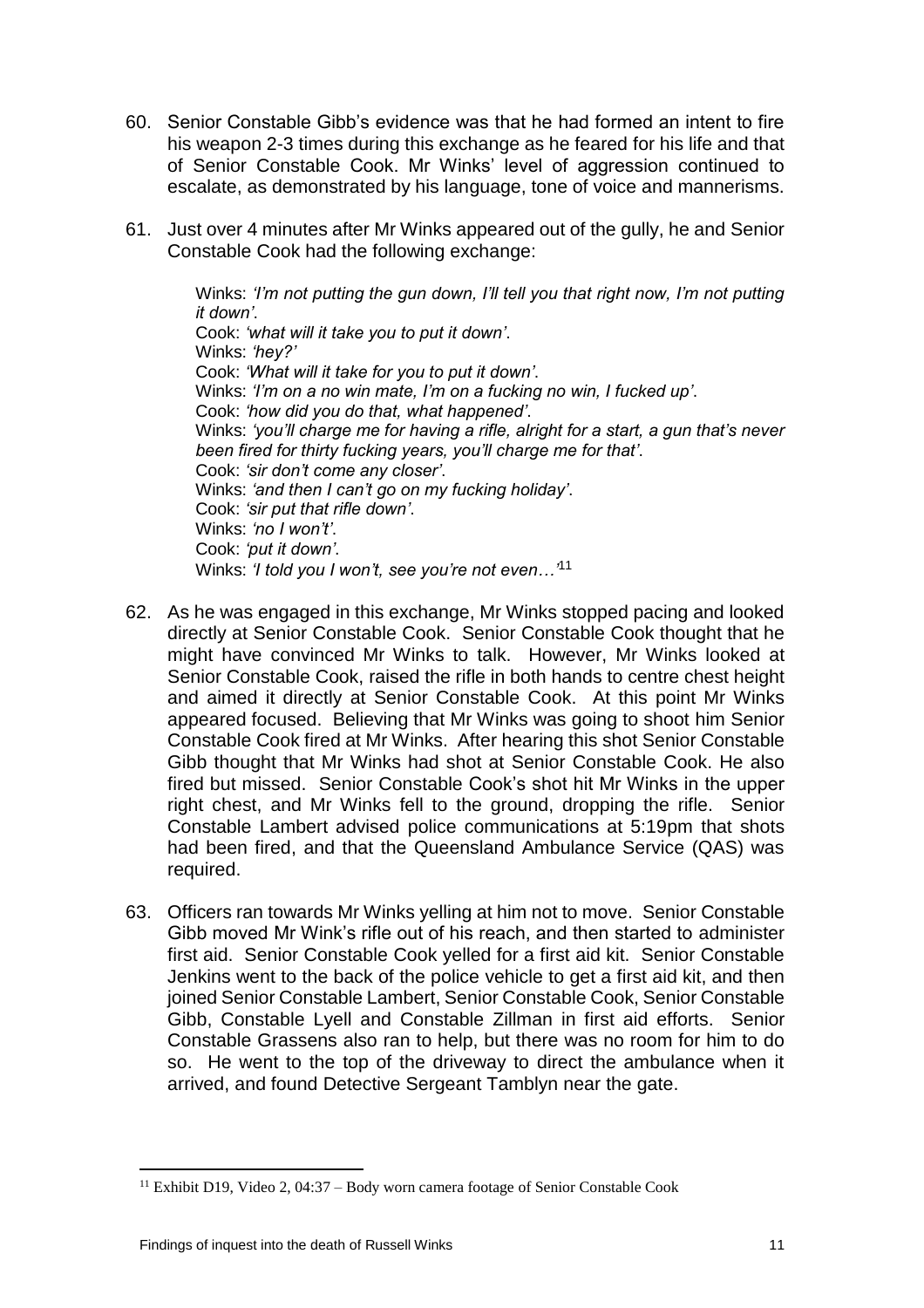- 64. At the scene, Constable Zillman cut away Mr Winks' shirt to expose the wound, and Senior Constable Cook and Senior Constable Gibb applied pressure to the wound with their hands. Mr Winks was rolled to the recovery position. Senior Constable Burnett had run over to the scene and instructed Senior Constable Cook and Senior Constable Gibb to remove themselves from the scene as they had fired shots. Senior Constable Burnett then took over in helping the first aid efforts.
- 65. Mr Winks was initially awake, but became unresponsive after he was rolled onto his side. Constable Zillman commenced CPR and police officers took turns administering CPR until an ambulance arrived on the scene around seven minutes after the shots were fired.
	- 66.Senior Constable Grassens had directed the ambulance to the back of the property when it had arrived. Sometime after the ambulance arrived, Mrs Winks walked to the gate of her property from the road. She had heard the shots, and approached Senior Constable Grassens, calling out and asking what had happened. As Senior Constable Grassens was not sure of her relationship to Mr Winks, he did not give her any information. He asked her to wait outside the gate and not come in. Detective Sergeant Tamblyn walked over and spoke to Mrs Winks and told her that, as far as he knew, Mr Winks was still alive. A neighbour, Stephen Turner, drove up in his vehicle, and Detective Sergeant Tamblyn asked him to take Mrs Winks to his house and care for her while police were dealing with the situation.<sup>12</sup>
- 67. QAS officers took over care of Mr Winks from the police officers, but he was pronounced deceased by QAS paramedic Danielle Almond at 5:50pm.<sup>13</sup>
- 68. The scene was pronounced a crime scene and secured. All the officers who had been involved handed in their body worn cameras and any weapons used.
- 69. Inspector Cannon arrived at the house after dark and ensured that all proper procedures were followed with respect to the crime scene and the securing of evidence. He spoke to Trent Winks by phone later that evening, and Trent told Inspector Cannon that his father might have been thinking about being shot by the police as a '*way out*', due to the recent stresses he had experienced. 14

<sup>&</sup>lt;sup>12</sup> Exhibit D20, Video  $8 -$ Body worn camera footage of Senior Constable Grassens.

 $13$  Exhibit C9 – OAS electronic Ambulance Report Form.

 $14$  Exhibit D16 – Recorded phone call with Trent Winks.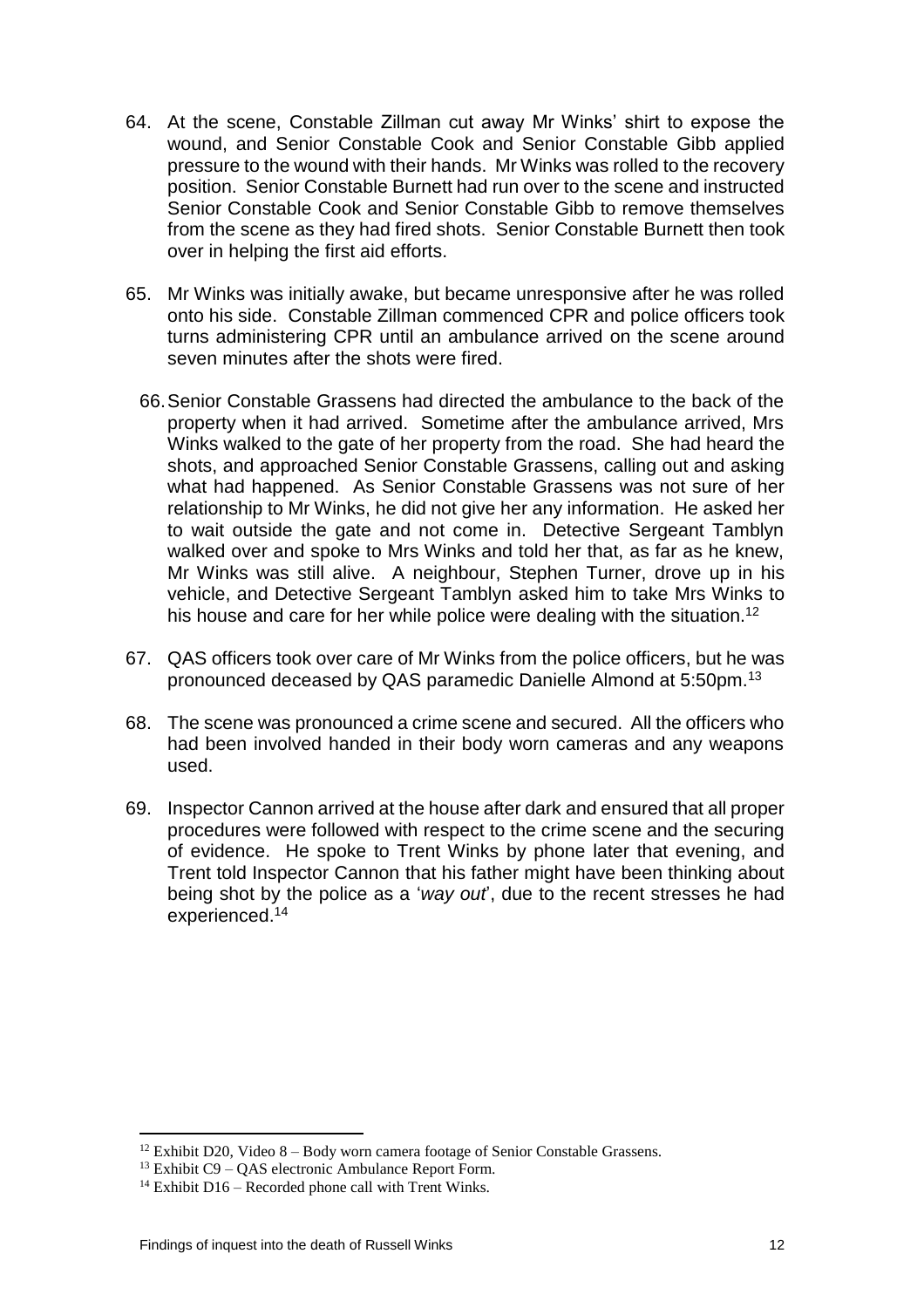## <span id="page-14-0"></span>**Autopsy results**

- 70. Senior Forensic Pathologist Dr Nathan Milne conducted an autopsy consisting of an external and full internal examination of the body on 19 November 2016.
- 71. Dr Milne concluded that the cause of death was a gunshot wound to the right upper chest.
- 72. Ballistics analysis on the bullet which was retrieved from Mr Winks' body confirmed that it was from the police rifle fired by Senior Constable Cook.
- 73. The toxicology results were negative for alcohol and illicit drugs, and showed only therapeutic quantities of the anti-depressant which Mr Winks had been prescribed.<sup>15</sup>

## <span id="page-14-1"></span>**The investigation**

- 74. Detective Sergeant Jeffrey Gillam from the Queensland Police Service Ethical Standards Command ('ESC') conducted an investigation into the circumstances leading to the death of Mr Winks. I heard comprehensive evidence from Detective Sergeant Gillam at the inquest.
- 75. Senior CounstableCook and Senior Constable Gibbs were separated after the shots were fired. Each moved to a different location on the property and were directed to separate and not discuss the incident. The officers each made their weapons safe and handed them to other officers to be placed in evidence bags.
- 76. Senior Constable Gibb participated in a walkthrough interview at the scene with ESC investigators, who interviewed each of the officers over the next two days.
- 77. I am satisfied that the integrity of the evidence of the officers was suitably preserved.
- 78. The ESC investigation was also informed by statements and recorded interviews with other police officers who were involved, and with Mr Winks' next of kin. Body camera footage from the officers involved was examined and transcribed. QAS incident records were obtained, various forensic investigations were carried out, and photographs of the scene were taken. All of the police investigation material was tendered at the inquest.
- 79. With respect to whether the conduct of the officers involved was appropriate, Detective Sergeant Gillam obtained an expert statement from Sergeant Finney, a Training Officer at the QPS Operational Skills Unit (OSU). As Sergeant Finney was unavailable to give evidence at the inquest, his report

 $15$  Exhibit A5 – Autopsy Report.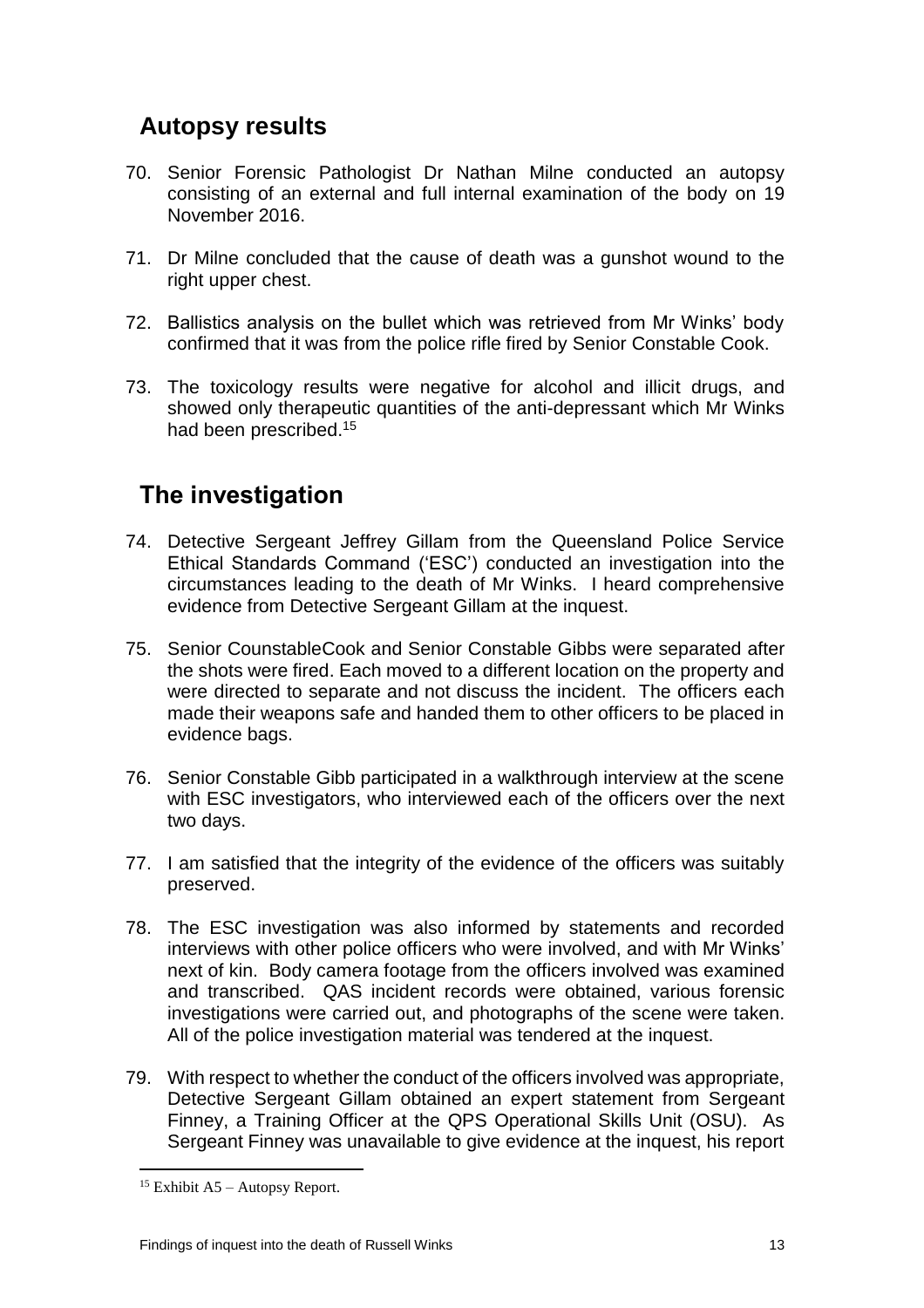and findings were reviewed and adopted by Senior Sergeant Damien Hayden, the Officer in Charge of the OSU. Both Senior Sergeant Hayden and Sergeant Finney attended the scene shortly after the incident. They assessed the conduct of the officers involved, whether the use of lethal force was in accordance with the relevant legislation, the QPS Operational Procedures Manual, and relevant QPS policy, and whether there were any less than lethal use of force options open to the officers involved.

- 80. Senior Sergeant Hayden gave evidence at the inquest and explained his assessment and findings. He concluded that there was no misconduct displayed by any of the officers involved and further concluded that no disciplinary proceedings were required.
- 81. It was submitted on behalf of the Winks family that I should find that Detective Sergeant Gillam's investigation was less than adequate, having regard to the manner in which he dealt with the issue of deployment of the police rifle in his report. Although that issue assumed prominence at the inquest, I do not consider that Detective Sergeant Gillam should have anticipated the competing views with respect to the definition of deployment that emerged at the inquest. I am satisfied that the investigation was thoroughly and professionally conducted and that all relevant material was accessed.

## <span id="page-15-0"></span>**Conclusions on issues**

**Whether the police use of lethal force against Mr Winks was in accordance with the QPS 'use of force' policy in the QPS Operational Procedures Manual ('OPM') at the time**

82. Consistent with the conclusions reached in the ESC investigation, I accept the submissions by Counsel Assisting that Senior Constable Cook and Senior Constable Gibb acted appropriately in firing their weapons. I also agree that Senior Constable Cook's application of lethal force to Mr Winks was appropriate in the circumstances.

*Police assessment of risk*

- 83. As noted earlier in these findings, the officers who attended the scene gave evidence in this inquest of their assessment of the circumstances which they faced on arrival and as the events unfolded. It was clear that the officers at the scene engaged in ongoing risk assessments.
- 84. Senior Constable Lambert and Constable Zillman were the first officers on the scene. Both told the inquest that they were advised by police communications that they were attending a possible suicide, and that there was a firearm involved. While I consider that they might have approached the situation as one involving a 'high level' of risk, I do not consider that their initial assessment of the risk as 'unknown' had any bearing on the outcome.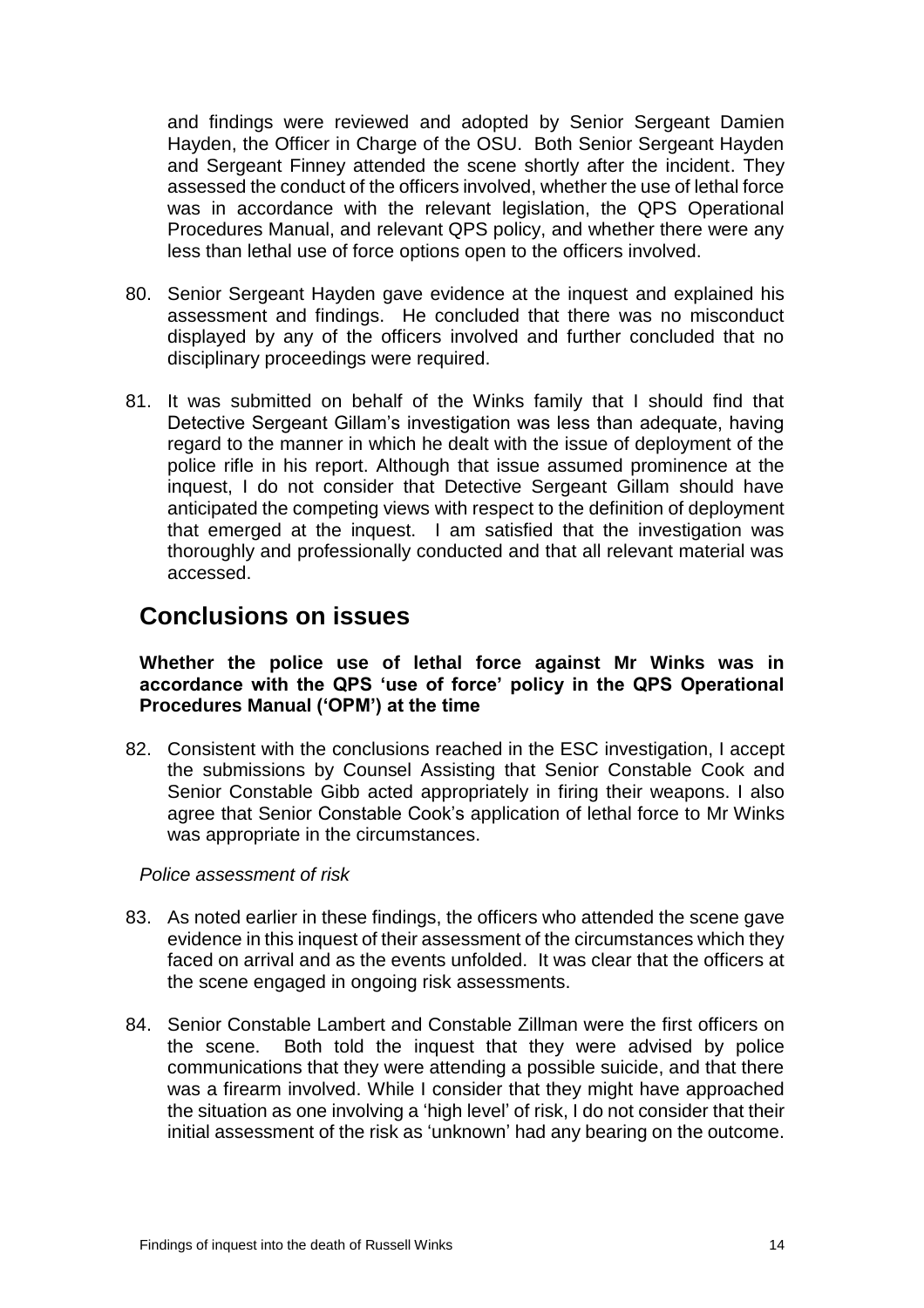- 85. Senior Constable Lambert's evidence was that soon after they arrived and parked behind the Winks' residence, he saw Mr Winks come towards the house from the gully, waving a rifle. Senior Constable Lambert said that he then assessed this as a high threat situation as Mr Winks had a firearm and could have shot him at any time.
- 86. In his interview with ESC investigators, Senior Constable Lambert said that his first response to the high threat situation was to try to communicate with Mr Winks to get him to drop the rifle and come peacefully.<sup>16</sup> Senior Constable Lambert's body worn camera footage confirms that when Mr Winks did not respond to his directions to put the rifle down, Senior Constable Lambert and Constable Zillman saw Mr Winks walk into the bush, and they retreated to the police car to put on their ballistic vests.<sup>17</sup>
- 87. Senior Constable Cook's evidence was that he heard the radio broadcast by police communications which advised that there was a situation involving a man armed with a gun. It was submitted on behalf of Mr Winks' family that I should find that Senior Constable Cook was in breach of service policy in checking out the rifle without prior authorisation. I am unable to accept that submission. It is premised on the assumption that a rifle is deployed when it is taken out of the police station. As noted below, there were competing views at the inquest about when deployment takes place. Accordingly, I consider that Senior Constable Cook responded appropriately by checking out a service rifle from the station before attending at the scene.
- 88. In his walk through interview with the ESC Senior Constable Cook said that, once he had arrived at the scene, he had assessed the threat level of the situation as extreme, because he became aware that Mr Winks had expressed his intention of trying to provoke a response from police – Mr Winks had said he wanted police to shoot him<sup>18</sup>
- 89. Senior Constables Cook and Lambert both gave evidence that they discussed that the best response to Mr Winks would be to withdraw so as not to aggravate Mr Winks, to allow him time to calm down and possibly speak to negotiators. Senior Constable Gibb said that he had assessed the situation as one of extreme risk, and that he had discussed the situation with Senior Constable Burnett and come to the same conclusion – that police needed to withdraw. Inspector Cannon had formed the same view.
- 90. I agree that a tactical withdrawal was the appropriate response to give police officers distance and time in their efforts to resolve the situation. The importance of such a strategy when dealing with highly distressed individuals cannot be overemphasised. Unfortunately, Mr Winks' actions meant that police had no opportunity to complete that strategy.
- 91. Although Senior Constable Cook's body worn camera did not capture images of Mr Winks as he emerged from the gully with the rifle in his hand,

 $\overline{a}$ <sup>16</sup> Exhibit D9 T29L955.

<sup>&</sup>lt;sup>17</sup> Exhibit D23 Video 1,  $00:00 - 01:20$ .

<sup>18</sup> Exhibit B3 T15L462 – 481.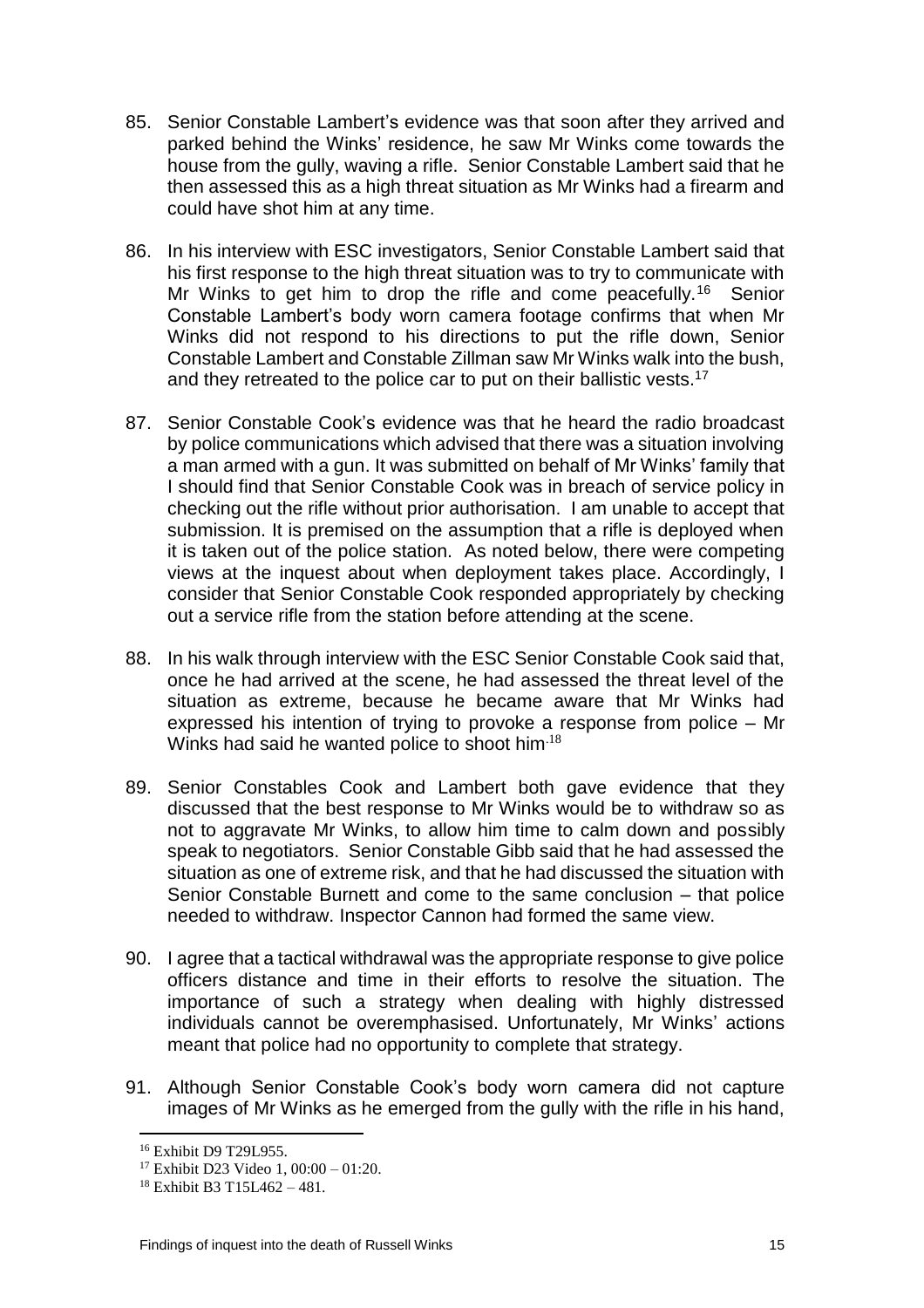it did record the verbal interaction which ensued between Mr Winks and Senior Constable Cook. The body worn camera footage confirms the evidence of officers at the inquest that Senior Constable Cook repeatedly tried to resolve the situation peacefully by asking Mr Winks to put the rifle down. Senior Constable Cook promised Mr Winks that he would not be handcuffed, and that he would be taken to hospital and not to jail.<sup>19</sup>

- 92. Senior Constables Cook, Lambert and Gibb could each see Mr Winks from where they were taking cover. They gave consistent evidence about Mr Winks' demeanour during his 4-5 minute exchange with Senior Constable Cook. It was clear that he was agitated, pacing from side to side, holding the rifle with his finger near the trigger, and waving the rifle around. All also gave consistent evidence in relation to events just before the shots were fired. Mr Winks suddenly stopped pacing and aimed the rifle directly at Senior Constable Cook. Senior Constable Cook gave evidence that, at that point, he was in fear for his life. Senior Constables Lambert and Gibb both gave compelling evidence that they believed that Mr Winks was about to shoot Senior Constable Cook and that they were in fear for Senior Constable Cook's life. I accept that evidence.
- 93. The evidence of Senior Constable Cook was that he chose to fire on Mr Winks because it was the only way that he could stop the threat which Mr Winks presented while remaining in a position of safety. He also said that he aimed his shot at the 'armpit hold', in accordance with QPS training, in order to "shoot to stop the threat".<sup>20</sup>

#### *Authorisation to deploy rifle*

- 94. Submissions by Counsel for the Winks family explored whether appropriate authorisation was given for the deployment of the service rifle by Senior Constable Cook. It was suggested that Senior Constable Lambert, who advised over the radio that Senior Constable Cook should bring the rifle to the scene, did not authorise its deployment at the time the rifle was retrieved from the Warwick police station.
- 95. Under s 14.5.1(i) of the OPM, under the heading 'ORDER', the deployment of a service rifle may, in a tactically dangerous or high risk situation, be authorised by the police forward commander. Senior Constable Lambert's evidence was that, as the senior officer on scene he considered that he was the forward commander, and therefore in the best position to determine that a rifle was required at the scene.
- 96. The Police Commissioner's representative helpfully referred the court to s 1.12.3 of the OPM, $21$  which deals with the role of the police forward commander, and confirmed that Senior Constable Lambert was correct in his assessment of his role upon arrival at the scene.

 $\overline{a}$ <sup>19</sup> Exhibit D19 Video 2 00:30 – 05:19.

<sup>&</sup>lt;sup>20</sup> Exhibit B3 T33L1089 – 1096 and T34 – 35L1135 – 1170.

<sup>&</sup>lt;sup>21</sup> Admitted as exhibit C14 and subject to a non-publication order.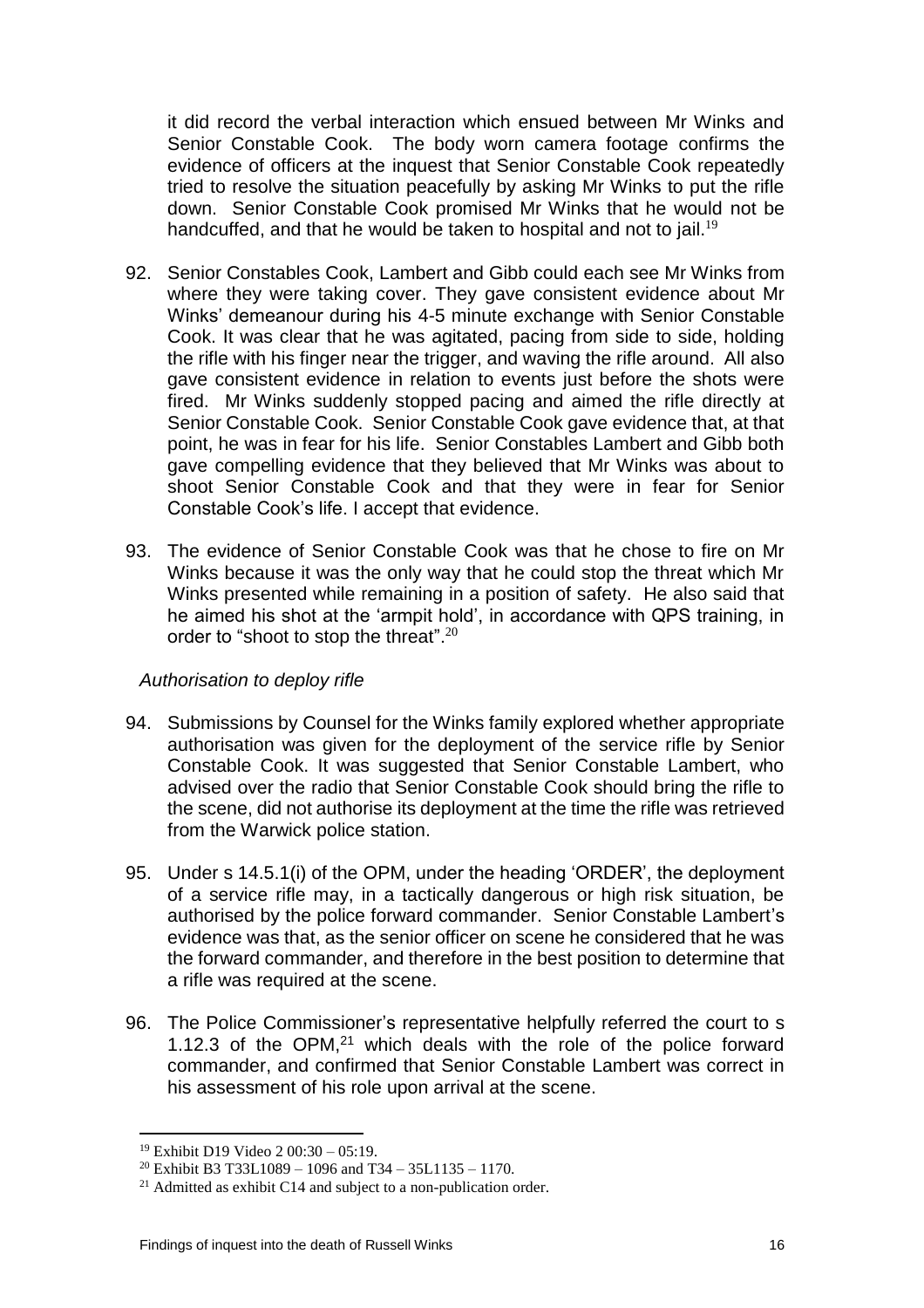- 97. In addition, Inspector Cannon's evidence that he was subsequently contacted by Senior Constable Burnett and that his authorisation for deployment of the rifle was sought and given. As previously noted, Inspector Cannon's view was that the authorisation of the deployment of the rifle permits its removal from the rifle case so that it could be readied for use.
- 98. The evidence shows that the situation on the day arose quickly and unexpectedly, and was highly dynamic. The officers who arrived first on the scene expected to be attending a suicide, and were, instead, confronted with an armed man. Radio and telephone communications were patchy given the rural surrounds.
- 99. It is understandable that there may be questions about whether authority for the deployment of the police rifle was properly sought and given. As noted above, I consider that Senior Constable Cook moved quickly in response to a high risk situation. He appropriately sought authority to attend the scene with the rifle as soon as he could after leaving the Warwick police station. I consider that authority was given by Senior Constable Lambert as forward commander and that authority was confirmed within 10 minutes by Inspector Cannon and prior to Senior Constable Cook's arrival at the scene

*Whether the presence of the service rifle 'escalated' the situation*

- 100. At the inquest questions were raised about whether the police officers involved in this incident considered whether it was appropriate to bring a service rifle to the scene, given Mr Winks' specific request that he be shot by a police rifle rather than a pistol.
- 101. For example, it was suggested to Detective Sergeant Gillam by counsel for the Winks family that it would be best practice for the officers involved to have ensured that Inspector Cannon was advised of Mr Winks' request before his authorisation was given, so that that Inspector Cannon could give fully informed consent to deployment of the service rifle. Detective Sergeant Gillam agreed that it was best practice to get fully informed consent.
- 102. Senior Sergeant Hayden agreed that it would have been better for Inspector Cannon to have had that information in making his decision to deploy, saying that the more information available to the person making that decision, the better.
- 103. Senior Sergeant Hayden and Inspector Cannon differed in relation to whether Mr Winks' request to be shot with a police rifle was a relevant factor in making the decision to deploy a rifle. Inspector Cannon said that, in his view, it was not a relevant consideration. Senior Sergeant Hayden said that in his view it was a relevant factor. However, this was only one piece of information among many. His opinion was that piece of information should not minimise the officers' use of force options or prevent police gaining tactical advantage necessary to resolve the situation.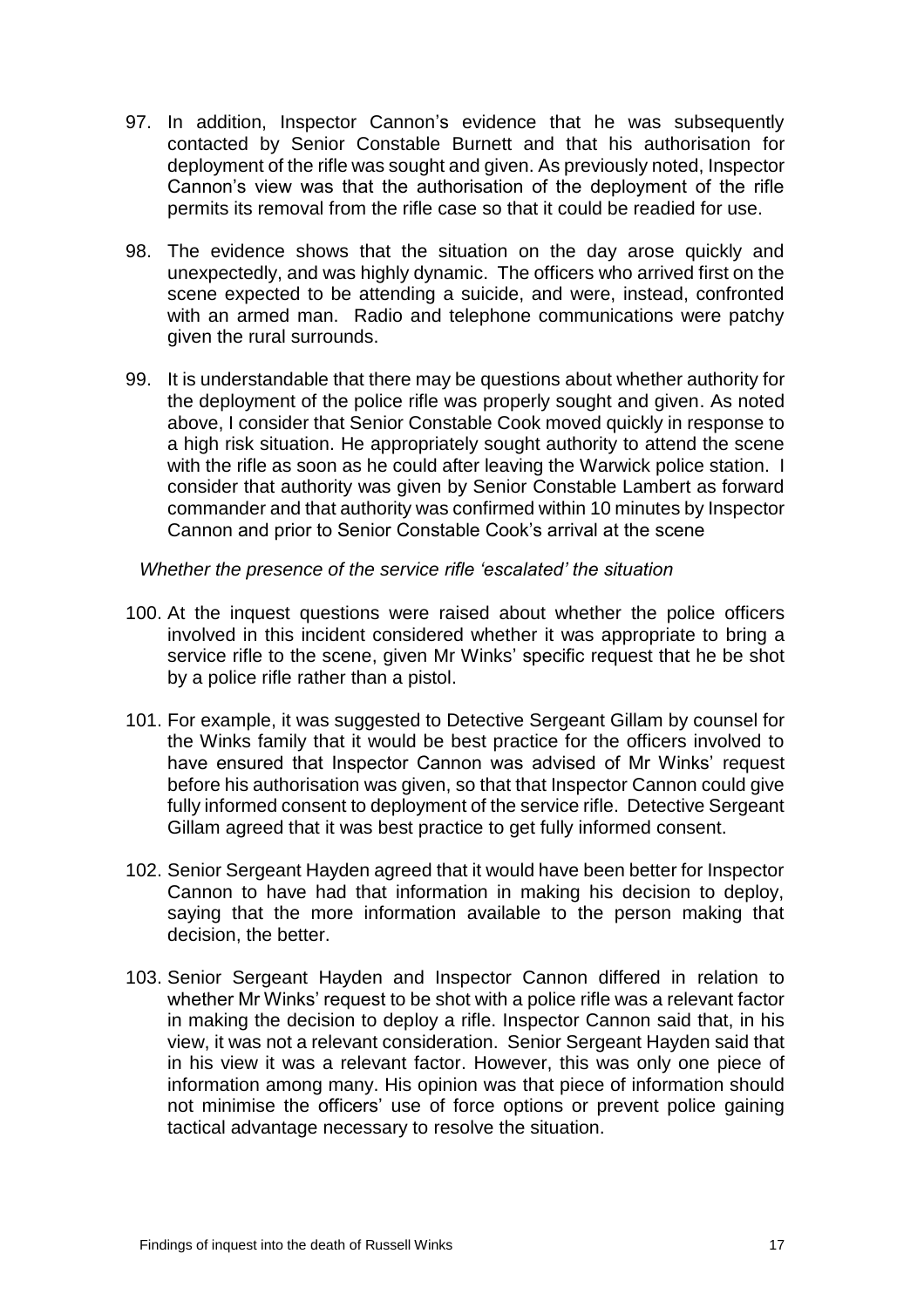- 104. When this issue was explored with Senior Constables Lambert and Cook, who were making the decisions on the ground, both agreed that it was possible that, in the circumstances, bringing a rifle to the scene had the potential to inflame the situation. Both agreed that what Mr Winks had said about wanting to be shot by a police rifle was a consideration when determining whether the rifle should be brought to or remain at the scene. Each gave evidence that they considered that there was a balance to be achieved between potentially aggravating Mr Winks, and ensuring that the police had the adequate resources to properly respond to the threat posed by Mr Winks to the police and potentially to other persons on or near the property at the time. Their evidence was that, on balance, the safety afforded to police by the possession of the rifle outweighed the potential for 'escalation' of the situation. Both rejected the proposition that the rifle was not an appropriate use of force option in all the circumstances. Senior Constable Cook gave evidence that, once he had taken the rifle down to where the police car was parked, to withdraw it would have compromised his own safety and the safety of the other officers.
- 105. On one view of the evidence, it is easy to criticise the police response, with the benefit of hindsight, when it appears that police simply accommodated Mr Winks' demands to be shot with a police rifle. However, I conclude that the deployment of the rifle was unrelated to Mr Wink's request and was appropriately authorised. There is insufficient evidence to conclude that the presence of the rifle was the major factor that escalated the situation. I consider that it was the appropriate use of force option in the circumstances the officers faced on 17 November 2016.

*Was the use of lethal force in accordance with the OPM?*

- 106. As noted above, the inquest heard evidence from Senior Sergeant Hayden about his assessment of the techniques and tactics used by Senior Constables Cook and Gibb in the circumstances. Senior Sergeant Hayden attended the scene at the request of ESC investigators. He noted that deaths involving the deployment of service rifles were exceptionally rare, and that he was aware of only one other similar death in over 30 years of policing. He agreed with and adopted the analysis of the use of force used by the officers which was completed by Sergeant Lucas Finney.<sup>22</sup> Senior Sergeant Hayden also anticipated that rifle use by officers was likely to increase having regard to the enhanced capacity of the Remington R4, and the need for police to respond effectively to threats such as active armed offenders. As the submissions for the Winks family emphasised, this also leads to the need for greater clarity in relation to the process and conditions underpinning the use of service rifles.
- 107. In his analysis, Sergeant Finney examined the officers' conduct against the QPS Situational Use of Force Model 2009 which is outlined at provision 14.3.2 of the OPM. Sergeant Finney found that the officers' use of lethal force against Mr Winks was, as is required by the OPM, authorised, justified,

<sup>&</sup>lt;sup>22</sup> Exhibit B4 – Statement of Sergeant Finney.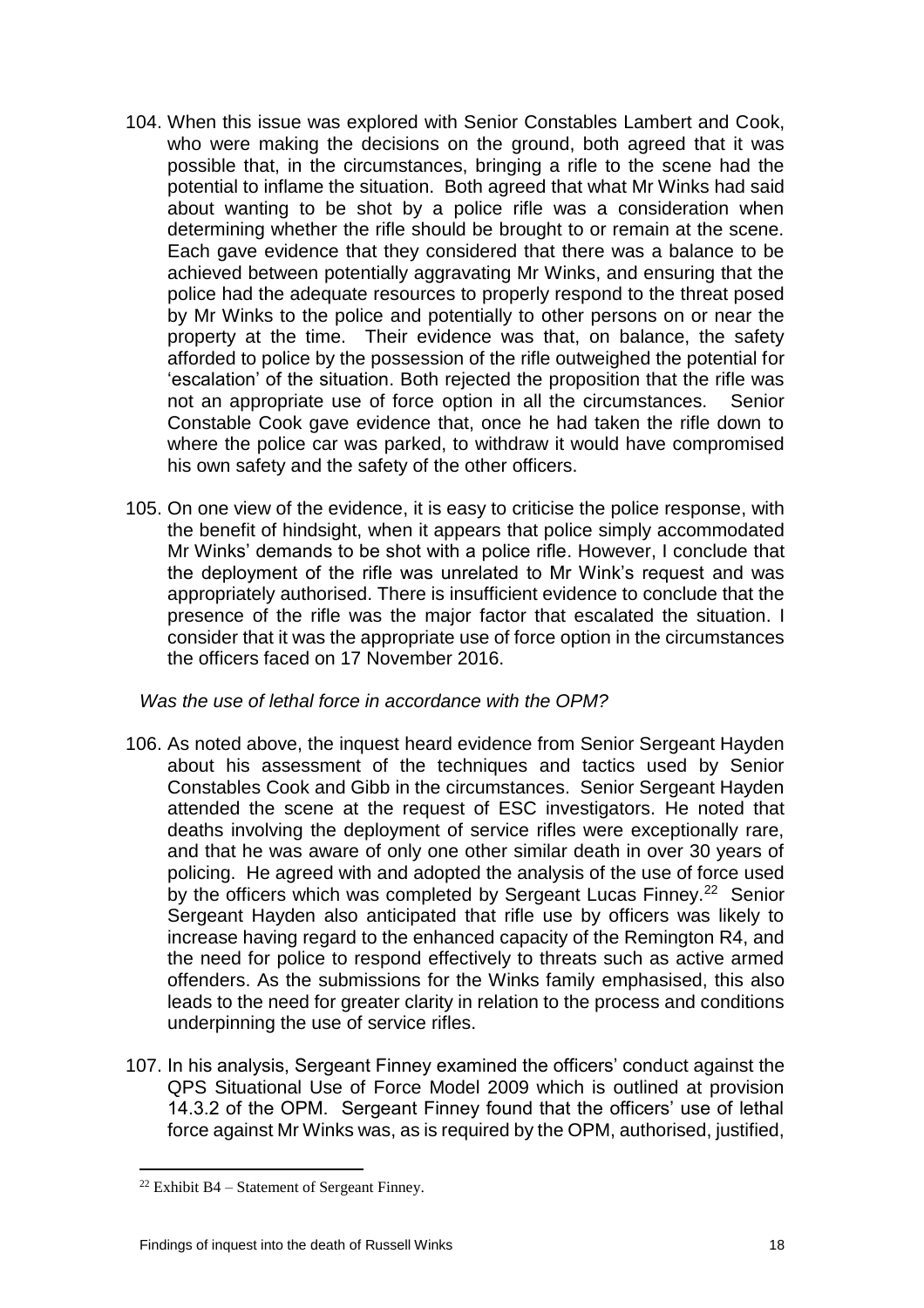reasonable, proportionate and appropriate, legally defensible and tactically sound and appropriate. Sergeant Finney gave thorough reasons for his conclusions in respect of each of these requirements and I accept Sergeant Finney's conclusions, which have been endorsed by Senior Sergeant Hayden and explained at length in his evidence before the court.

108. I accept that that the police use of lethal force against Mr Winks was in accordance with the QPS 'use of force' policy that was in place at the time of Mr Winks' death.

#### **Whether there were any 'less than lethal' use of force options open to the officers which they did not take**

- 109. Evidence was given at the inquest that throughout the course of the operation, police attempted a range of less than lethal use of force options to peacefully resolve the confrontation with Mr Winks. As noted above, Senior Constables Lambert and Cook used tactical communication with Mr Winks to persuade him to put down the rifle. Senior Constable Cook sought the attendance of negotiators and Inspector Cannon had taken steps to put those arrangements in place. All officers who gave evidence indicated that that they were giving effect to a plan to safely withdraw police from the property.
- 110. Senior Constable Lambert's evidence was while he was at the police car after Mr Winks had retreated, he made further enquiries about negotiators, evidence which is confirmed by footage from Senior Constable Cook's body worn camera.<sup>23</sup>
- 111. In his evidence, Senior Constable Gibb outlined the plan to remove the car keys from Mr Hardwick's vehicle before police could withdraw, but explained that, once Mr Winks approached again, it was no longer safe for him to try to reach the keys, nor could he and the other officers retreat safely to the house.
- 112. Senior Constable Gibb also gave evidence that he considered trying to use his Taser and his OC spray, but determined that he was too far away for either the Taser or the OC spray to be deployed unless he moved out of cover and put himself at risk. Senior Sergeant Hayden's evidence was that he had reviewed the 'less than lethal' use of force options open to the officers and agreed with their assessment of the situation.
- 113. During his interview with the ESC investigators Senior Constable Gibb summarised the difficult position that the officers found themselves in, saying that:

*For the sake of thirty seconds or a minute we all would have been gone and we would have safely tactically withdrawn.<sup>24</sup>*

<sup>23</sup> Exhibit D19 Video 1 05:56.

<sup>24</sup> Exhibit B5 T75L2522.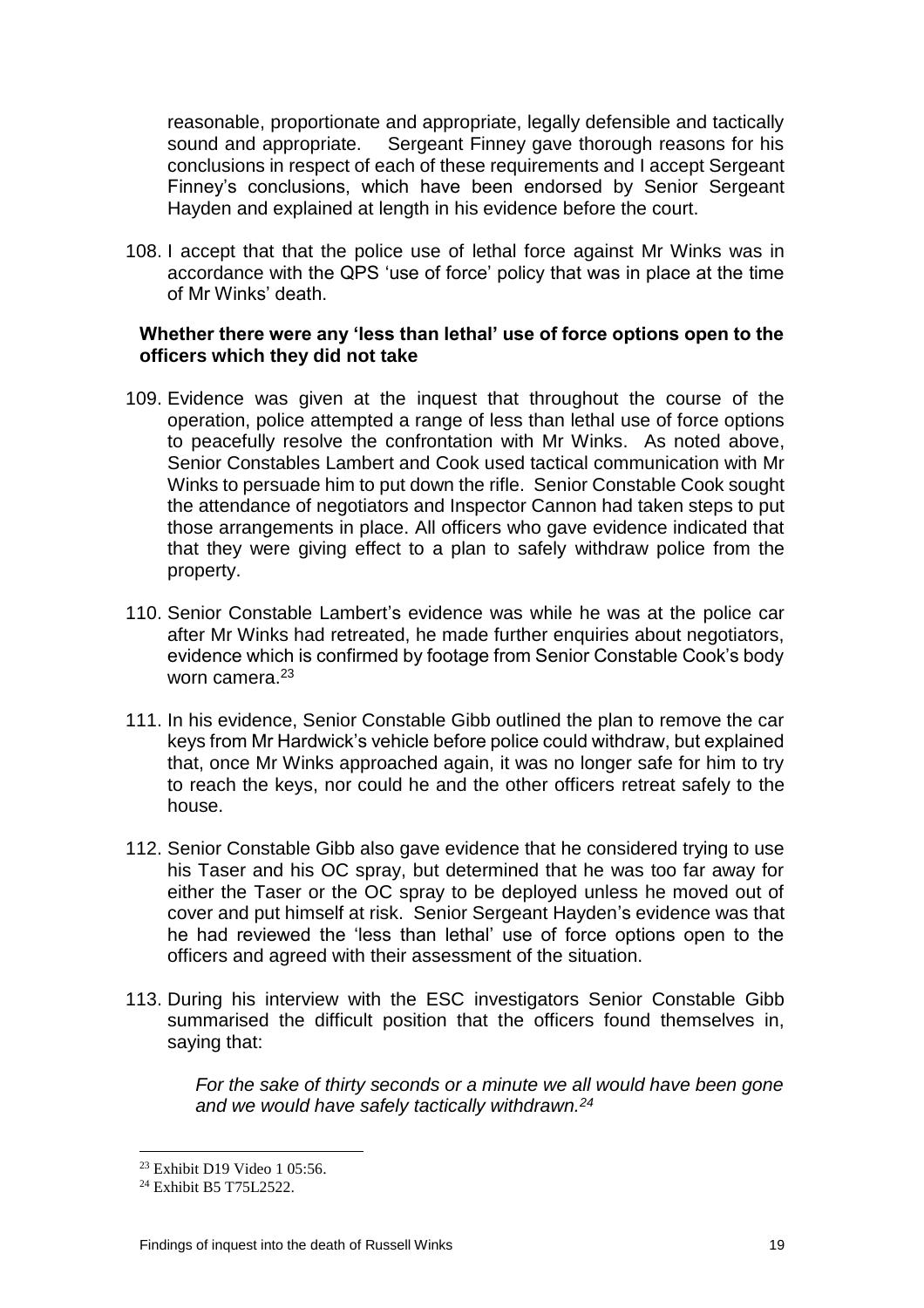#### *Would better communication have enabled an earlier withdrawal?*

- 114. It was submitted by counsel for the Winks family that better communication between the officers on the ground in relation to incident command might have allowed the withdrawal to happen sooner. Detective Sergeant Gillam's evidence was, in effect, that there are always improvements to be made, but that, in his view, the officers did their best in circumstances in which events unfolded very quickly, and in which radio and telephone communication was not always working. Detective Sergeant Gillam pointed out that it appeared that the various officers had formed a common intention to withdraw, and had started that process when Mr Winks reappeared. Detective Sergeant Gillam admitted that a central command post would have allowed more effective communication, but that there was not time to establish one.
- 115. Senior Constable Lambert's evidence was that he was acting as forward commander and, in this role, was co-ordinating the various officers who arrived as well as keeping up communication over the police radio. Senior Constable Gibb's evidence was that he and Senior Constable Burnett did have a discussion independent of Senior Constable Lambert during which they decided that they should withdraw. That information was then communicated to Senior Constable Lambert and all officers were working together to execute that plan.
- 116. I conclude that the officers acted appropriately in very difficult circumstances. I accept that each officer was working towards the common goal of de-escalation of the situation and withdrawal, and each officer proceeded as quickly as possible towards that goal while at the same time considering the necessary options to ensure the safety of officers and other persons at the property.

#### *Availability of police negotiators*

- 117. The issue of whether negotiators could have arrived at the scene sooner was also raised by counsel for the Winks family. It was suggested to Detective Sergeant Gillam that it would have been beneficial to have a negotiator on standby. Detective Sergeant Gillam's evidence was that this was not always possible depending on the resourcing of a particular station and police district.
- 118. Inspector Cannon was able to give evidence about the capacity of the Police District to request and deploy negotiators to any given situation. Inspector Cannon explained that because of the very large geographical area covered by his district (over 30000 square km) and the limited number of personnel available, it was not possible to have negotiators waiting at the station on standby. Inspector Cannon also gave evidence about the Darling Downs District Instruction as to the Deployment of Negotiators,<sup>25</sup> which provides

 $25$  Admitted and marked as exhibit C15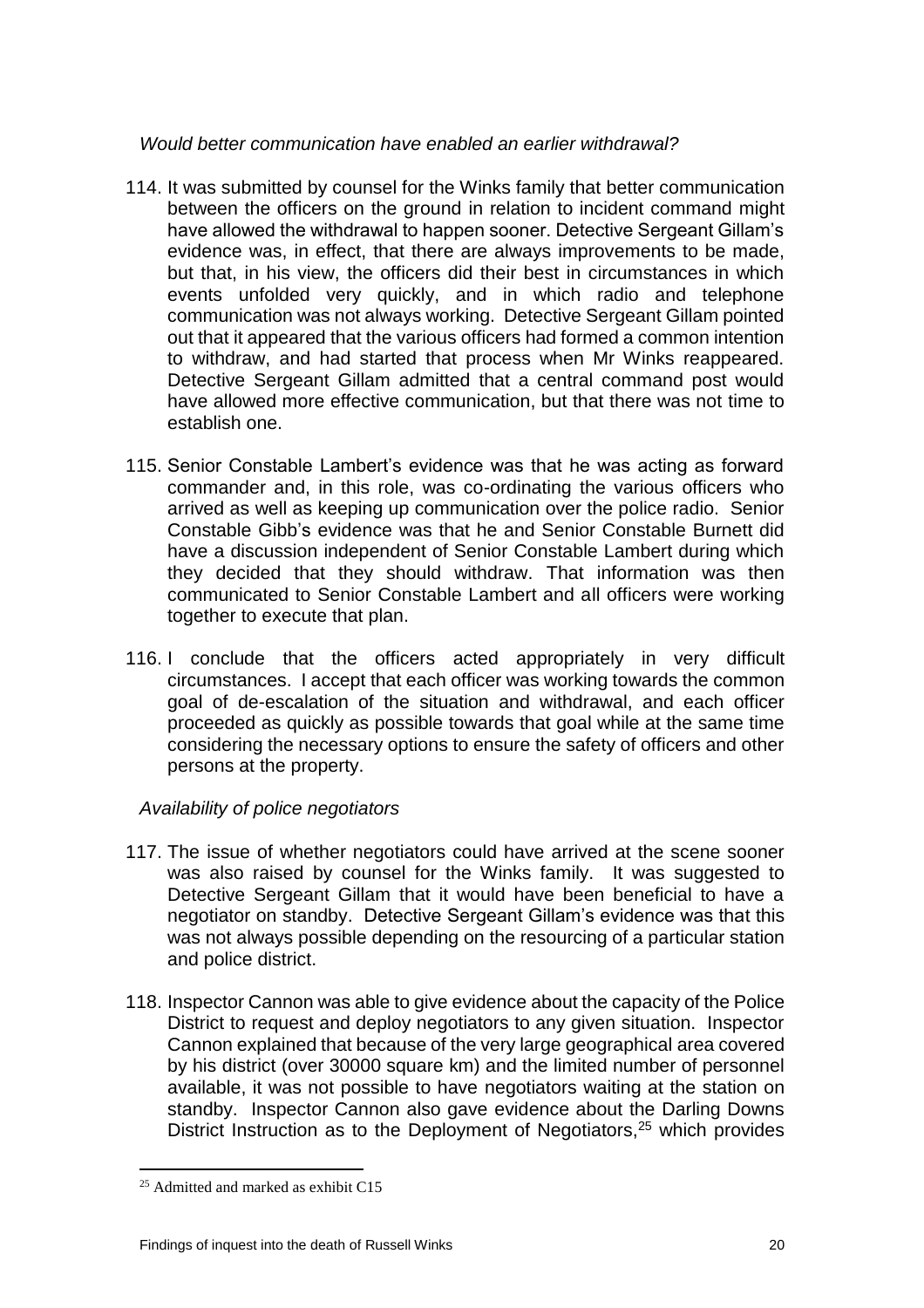that, if a negotiator is needed, the District Negotiator Supervisor is contacted, and that officer will then arrange for the deployment of one of the three negotiators on call (including himself).

#### *Should negotiators have been available to 'phone in' to the scene?*

- 119. Detective Sergeant Gillam was also asked whether it would have been helpful, in a perfect world, for negotiators to have been in touch with Senior Constables Cook and Gibbs while they were engaged with Mr Winks. While Detective Sergeant Gillam agreed that this may have been helpful, he noted that those officers were required to manage a range of other priorities.
- 120. The issue was explored further with Senior Sergeant Hayden. His opinion was that it would not have been a particularly practical option, even if the technology was in place. Senior Sergeant Hayden's view was that Senior Constable Cook was already doing a difficult job well. Negotiators would not have wished to distract him by adding another layer for him to deal with. Senior Sergeant Hayden said that even if negotiators had arrived on the scene while the engagement with Mr Winks was ongoing, they would have likely let Senior Constable Cook continue with his exchange with Mr Winks until some sort of pause was reached.
- 121. Senior Sergeant Hayden assessed Senior Constable Cook's negotiation tactics on the day as very good. He said that he had used known negotiation techniques, made a genuine effort to understand Mr Winks' situation, and did his best to have him put down the rifle. I agree with that assessment. As noted by Mr Lloyd in his submissions Senior Constable Cook urged Mr Winks to drop the rifle on at least 25 occasions during their 4.5 minute exchange. He was respectful and empathic, telling Mr Winks that he had all the time in the world to achieve a peaceful resolution of the situation.
- 122. I conclude that there was no 'less than lethal' use of force option which was open to the officers involved in the situation which was not considered and attempted by those officers. I concur with Senior Sergeant Hayden's assessment of the situation which he gave in his statement:

<span id="page-22-0"></span>*I am of the view that [the officers] made a genuine and concerted effort to resolve this incident peacefully.<sup>26</sup>*

## **Findings required by s.45**

123. I am required to find, as far as is possible, the medical cause of death, who the deceased person was and when, where and how he came by his death. As a result of considering all the evidence, including the material contained in the exhibits, I am able to make the following findings:

<sup>26</sup> Exhibit B17, para 37.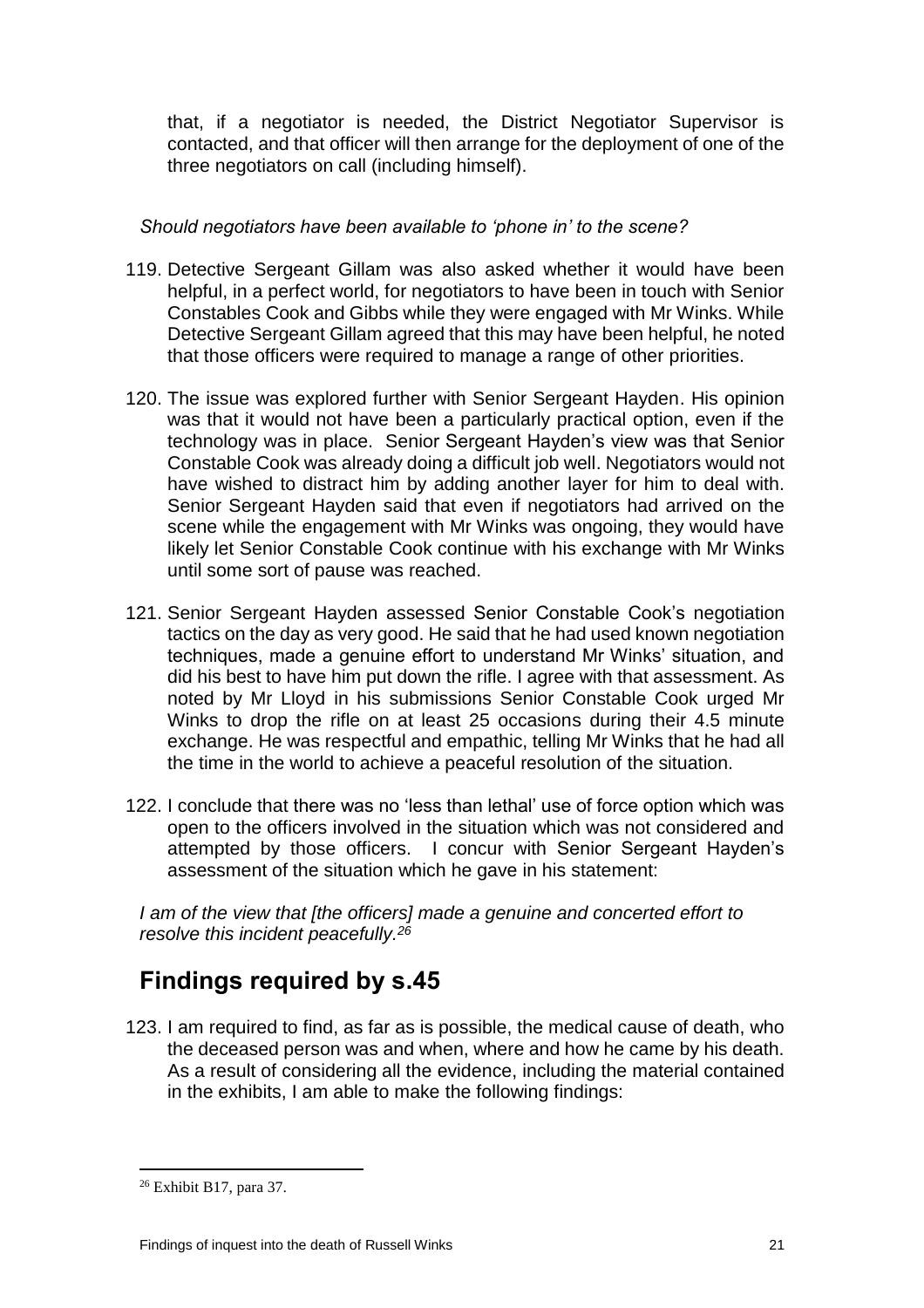**Identity of the deceased** – The deceased person was Russell Winks.

**How he died** - Mr Winks had a number of personal, family and health issues which had affected him in the months and weeks before his death.

> These issues had been causing Mr Winks significant cumulative stress, and he felt powerless to resolve them. On the day of his death these stressors came to a head when Mr Winks experienced difficulties arranging the transfer of money to his daughter, who was in custody.

> Mr Winks left his house and went into a gully at the back of his property. Mr Winks had taken possession of a .22 calibre rifle. He informed his wife that he was going to shoot himself.

> When his wife heard shots from the rifle, she thought that Mr Winks had shot himself, and called 000 at 4:16pm seeking ambulance assistance. Police were dispatched to Mr Winks' address at Charleys Gully Road, Freestone, and the first police crew arrived at the property at around 4:30pm on 17 November 2016.

> After police arrived, Mr Winks walked towards them from the gully with his rifle. He yelled at police to shoot him. He also asked them to get a rifle as he did not want to be shot with a handgun. He ignored directions from police to drop his rifle, and walked out of sight back into the gully.

> Although more police crews arrived, including an officer with a service rifle, officers had decided to effect a withdrawal to avoid provoking Mr Winks. As they were in the process of effecting a withdrawal, he walked from the gully towards police again. He was waving the rifle and walking back and forth erratically.

> Mr Winks repeatedly ignored calls from police to drop his rifle, and repeatedly yelled at police to shoot him. When Mr Winks raised his rifle in both hands and pointed it at a police officer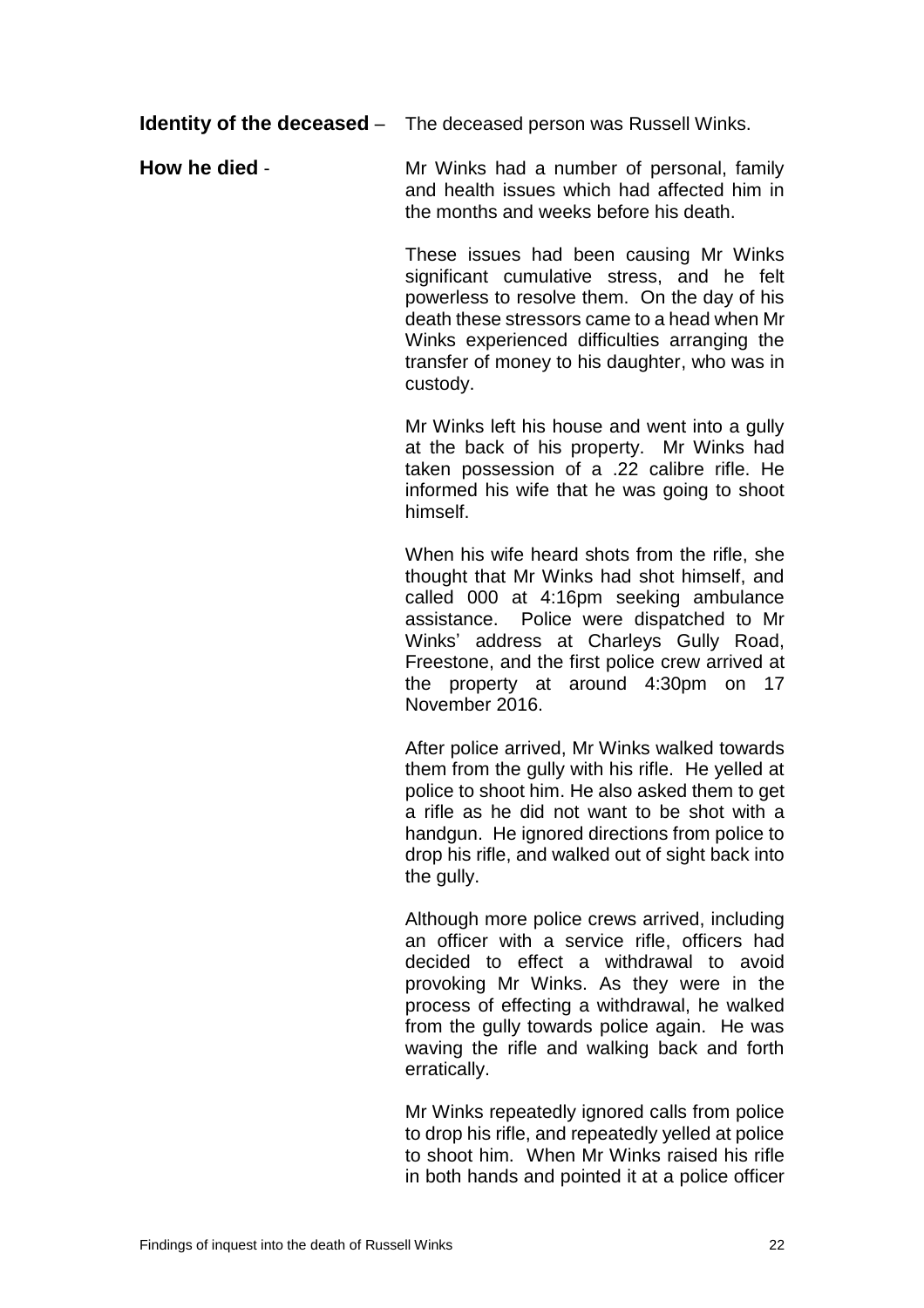|                    | with a service rifle, he was shot by that police<br>officer acting in the course of his duties. |
|--------------------|-------------------------------------------------------------------------------------------------|
| Place of death $-$ | Freestone in the State of Queensland.                                                           |
| Date of death $-$  | 17 November 2016.                                                                               |
| Cause of death $-$ | Mr Winks died from a gunshot wound to the<br>chest.                                             |

#### <span id="page-24-0"></span>*Comments and recommendations*

- 124. Section s 46 of the *Coroners Act* provides that a coroner may comment on anything connected with a death that relates to public health or safety, the administration of justice or ways to prevent deaths from happening in similar circumstances in the future.
- 125. On 20 October 2017, I made a number of recommendations in relation to issues identified in the inquest into the deaths of five men as a result of police shootings. These recommendations addressed a number of issues raised in the inquest into those deaths, and included review of and changes to QPS policy, procedures and training, QPS dissemination of information processes, relevant Queensland legislation, and ESC investigation practices.<sup>27</sup> The recommendations arising from those inquests have since been put into effect or are in the process of being implemented by the QPS and other agencies. Those recommendations were made after the circumstances which have been examined in this inquest. Counsel for the Winks family highlighted two of those recommendations as being particularly relevant to the circumstances surrounding Mr Winks' death – recommendations 1 and 11.
- 126. The first recommendation made in the 2017 inquest findings was that the QPS implement a model of incident command training for all operational police below the rank of sergeant. At the inquest Senior Sergeant Hayden agreed that such training would have been of benefit to the officers on the ground with Mr Winks. Senior Sergeant Hayden noted, however, that in dealing with the situation, most of the officers employed techniques which are now taught by the OSU to officers in annual officer training.
- 127. Recommendation 11 from the 2017 suite of recommendations was as follows:

*The Queensland Government develop appropriate referral pathways, through an agency such as Victim Assist Queensland, to enable the families of those shot by police and witnesses to such events to be provided with counselling and support.* 

 $27$  Inquest into the deaths of Young, Kumeroa, Logan, Zimmer and Foster.